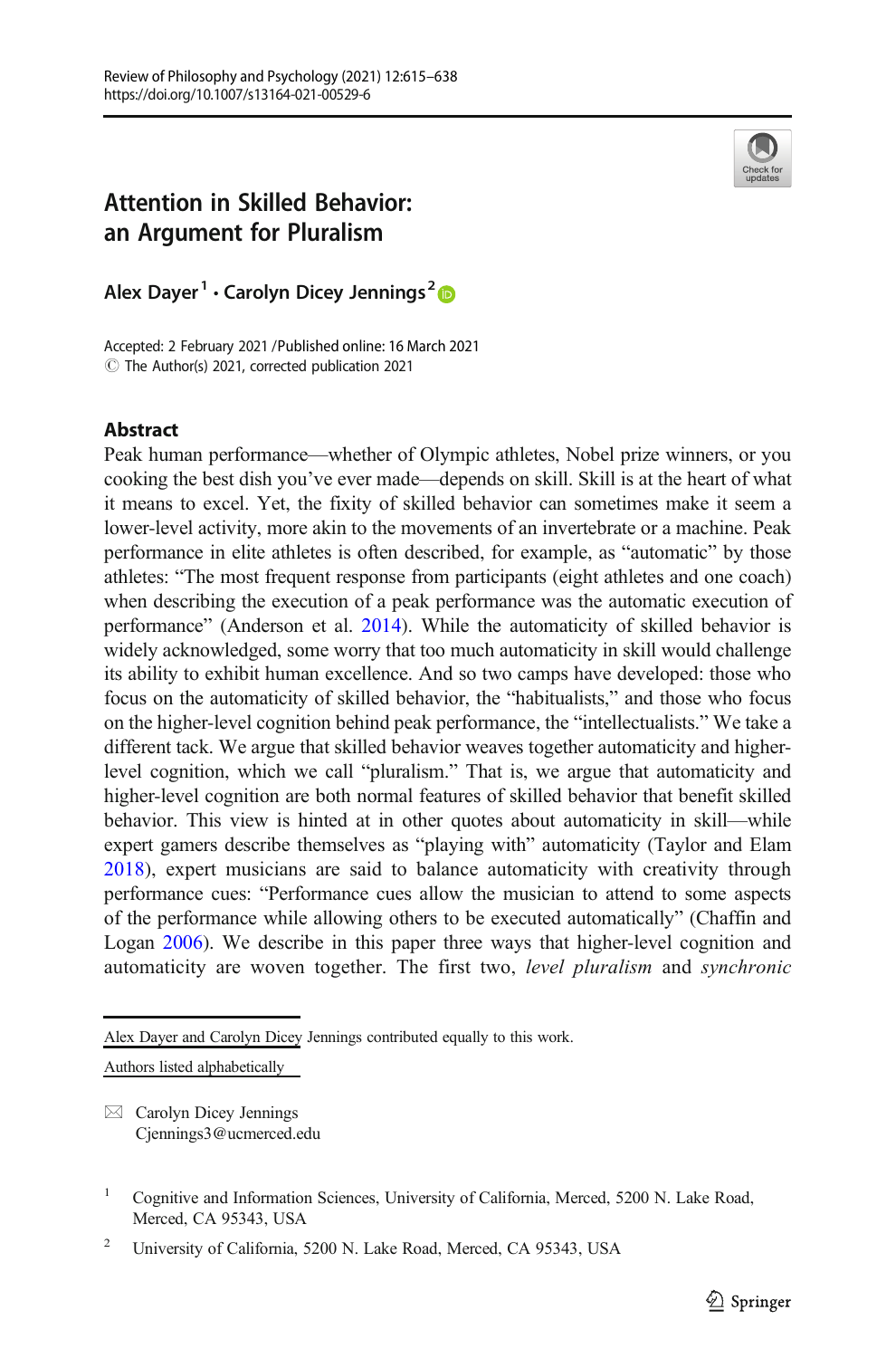pluralism, are described in other papers, albeit under different cover. We take our contribution to be both distinguishing the three forms and contributing the third, diachronic pluralism. In fact, we find that diachronic pluralism presents the strongest case against habitualism and intellectualism, especially when considered through the example of *strategic automaticity*. In each case of pluralism, we use research on the presence or absence of attention (e.g., in mind wandering) to explore the presence or absence of higher-level cognition in skilled behavior.

## 1 Introduction

Let's consider the example of knitting a hat for a friend, which we will refer to throughout the paper. Whereas a novice knitter pays effortful attention to the specific motions required to form a single stitch, the practiced knitter does not need to do so, and can even carry on a conversation or watch a show without disrupting the now relatively effortless, automatic process.<sup>1</sup> Unlike the novice knitter, the practiced knitter may fail to remember the specifics of a knitting session, in part due to engagement in these other activities. On the other hand, the practiced knitter may engage attention in the broader knitting project, particularly if it has difficult stitch or yarn changes. The practiced knitter may use cues to help guide those changes, such as strategic advice the knitter has learned from others, but the practiced knitter may also use elements from a mind wandering episode. The practiced knitter may, for example, think about how much their friend likes stripes during a mind wandering episode and thus decide to knit and purl alternating rows. This can be seamlessly integrated during the knitting process—the knitter might make the change to a different stitch for a new row with minimal disruption, without an onlooker noticing the change. Yet, the change will have improved the hat's appeal to the friend. Thus, in contrast to attention, while mind wandering in the novice knitter may be disruptive, mind wandering in the practiced knitter can improve the overall outcome. As this example demonstrates, attention, mind wandering, higher-level cognition, and automaticity are all a normal part of skilled behavior, which we will describe in more detail below.

Before proceeding, we find it necessary to provide some conceptual background on the terms used throughout this paper. First, "intellectualism" is used here somewhat differently than in some other papers. Namely, there is a debate regarding the division of know-how from know-that, with "intellectualism" describing the position that all forms of know-how are forms of know-that (this debate is discussed in, e.g., Levy [2017](#page-22-0)). In parallel with this debate, involving some of the same philosophers, is one on whether skill necessarily involves higher-level cognition—a second type of "intellectualism." <sup>2</sup> It is the latter debate and the latter form of intellectualism that we are discussing here.

 $1$  Here, and throughout the paper, we use the standard definition of automaticity: "The ability to perform a task by automatic processing, independent of conscious control and attention. Strong automaticity is almost entirely automatic and can be carried out without attention. Partial automaticity refers to processing that *can* be performed without conscious control, but which is performed *better* with attention." (Automaticity, [2020](#page-21-0); emphasis ours). This is the definition typically used by psychologists (e.g. Schneider and Shiffrin [1977\)](#page-22-0). <sup>2</sup> That this is a separate debate is sometimes explicitly acknowledged by those in the first debate, as in Stanle

and Krakauer ([2013](#page-23-0)): "Although we have not addressed the topic in depth here, another position taken by Dreyfus is that true expertise is somehow automatic or habitual, and knowledge is no longer required."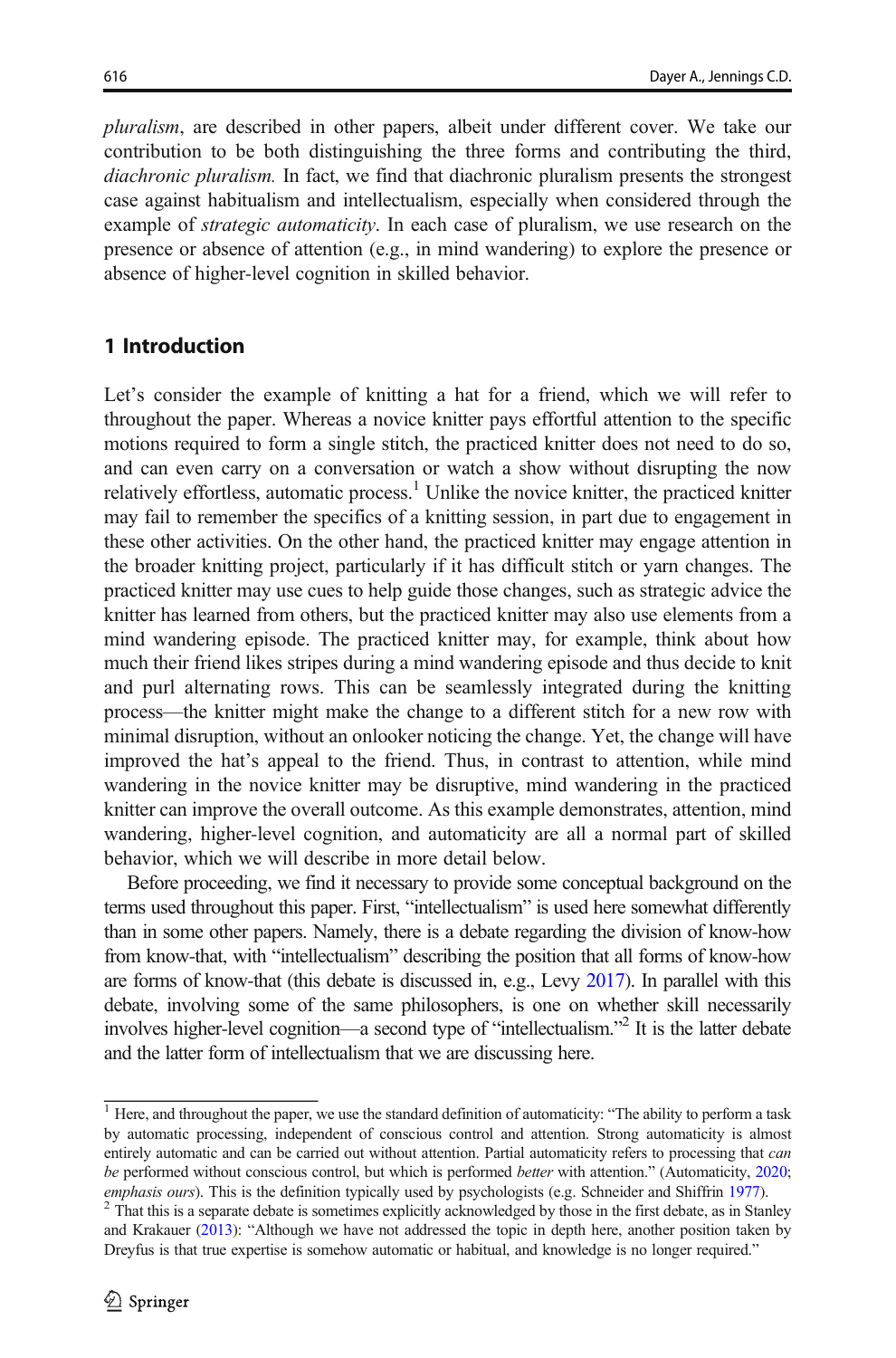Drawing the distinction between these two debates is important because the form of higher-level cognition that interests us is not coextensive with the propositional cognition of "know-that." <sup>3</sup> We use the term to capture a broader set of mental capacities, including top-down attention and executive control, which are also invoked in this debate. That is, by "higher-level cognition," we include the propositional structures responsible for thought, reflection, planning, and intention-formation (which are not necessarily deliberate) as well as other higher-level cognitive processes such as voluntary attention and executive control (Miller and Wallis [2009\)](#page-22-0). One might see ours as the view that higher-level cognition can be about content or control.

Other papers in this debate have set the contrast as between, for example, "higher cognition" and "cognitive processes," on the one hand, and "mindless" and "unreflective" activity with "little conscious awareness," on the other (Christensen et al. [2016,](#page-21-0) 37–8). Such inconsistent wording within and across these papers makes it difficult to tell what is at stake. For clarity, we set our dividing line in this paper between higher-level cognition and automaticity. As described above, higher-level cognition includes both executive control and propositional content, and is used in contrast with automaticity. As for automaticity, we do not assume it to be mindless or unconscious, even while we do assume it is devoid of executive control, at least in its strongest forms (see footnote 2, Jennings [2015](#page-22-0)). As we mention later in the paper, we agree with, e.g., Fridland ([2017\)](#page-22-0) that automaticity is distinguishable from reflex. While we see higher-level cognition and automaticity as highly integrated (as in Christensen et al.'s "systems view"), we also see them as having distinct physical and conceptual features (as in the more classic "dual process view").<sup>4</sup> That is, even if it were correct to say that higher-level cognition and automaticity "can be hardly separated," they could still be separated, in our view (Caiani and Ferretti  $2017$ ).<sup>5</sup>

In our arguments, we claim that both higher-level cognition and automaticity are a "normal" part of skilled behavior. By "normal" we mean "as a rule." That is, we admit that there may be exceptional cases in which automaticity and higher-level cognition are not both part of skilled behavior, which we do not see as threatening our analysis (see Fig. [1](#page-3-0) below). Others sometimes focus on either the issue of presence or absence (of higher-level cognition and automaticity in skilled behavior) or on the issue of improvement or hindrance (of skilled behavior by higher-level cognition and automaticity). In our view, if automaticity and higher-level cognition are both part of skilled behavior as a rule, then their absence from skilled behavior will be a hindrance to that behavior, as a rule. Conversely, if automaticity and higher-level cognition are both beneficial to skilled behavior, we would expect them to be present in skilled behavior, as a rule.

 $\frac{3}{3}$  This is one reason we don't discuss, for instance, the interface problem, raised by other authors, since that problem concerns the interface between propositional and non-propositional knowledge (see, e.g., Mylopoulos and Pacherie [2017\)](#page-22-0).<br><sup>4</sup> Another point of difference with, for example, Christensen et al. ([2016](#page-21-0)) is that we do not take all forms of

selectivity and focus to be forms of top-down attention. Take the focus described in cricket batters by Sutton ([2007\)](#page-23-0): "The kind of concentration evident in high-quality batting performances, most cricketers think, is not conscious and deliberate attention" (778). We agree with this stance, finding it possible to distinguish the focus and concentration that results from top-down attention from the focus and concentration that results from automatic processing.

<sup>&</sup>lt;sup>5</sup> But note that Caiani and Ferretti appear to be focused primarily on the purported distinction between the dorsal and ventral streams in vision.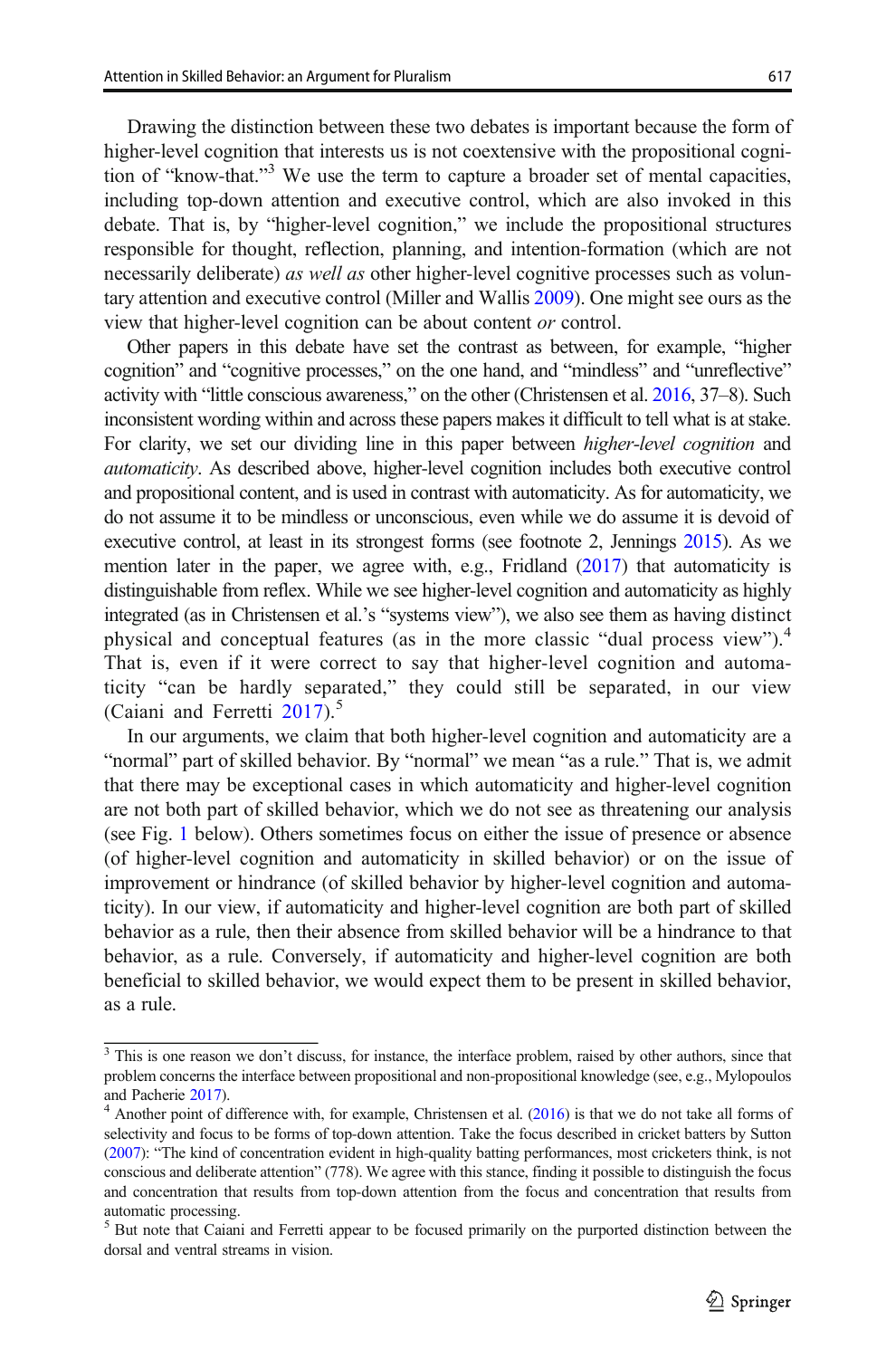<span id="page-3-0"></span>

Fig. 1 A cartoon rendering of the relationship between higher-level cognition and automaticity in task-related, controlled processing for each of the forms of pluralism discussed in this paper. For Level Pluralism, the novice uses primarily higher-level cognition, whereas the expert can also make use of automatized components and thus more total brain processing can be dedicated to the task (see, e.g., Chang [2014](#page-21-0)). For Synchronic Pluralism the spatial scale that can be covered by higher-level cognition for the novice (e.g. one part of the visual scene at a time) is smaller than that covered by higher-level cognition for the expert (e.g. the entire visual scene), since the expert is able to nest the newly automatized components through vertical layering. For **Diachronic Pluralism** cognitive control fluctuates with time, allowing for task-related spontaneous cognition when cognitive control is low (horizontal layering; note that automatic processing may continue as higher-level cognition wanes, it just won't be "under" it, in a controlled or nested way). In all three forms of pluralism, both automaticity and higher-level cognition are a normal part of skilled behavior

In making our case, we assume that skilled behavior can be analyzed both vertically and horizontally. That is, skilled behavior takes place over a time span that can be decomposed into smaller chunks (horizontal analysis), but it also admits of different spatial scales (vertical analysis) in which task components are nested within a task. $6$  We call this horizontal and vertical layering, respectively. In our view, horizontal and vertical layering occur within skilled behavior. In contrast to this is the view that higher-level cognition, for example, only occurs in the "gaps between" (horizontal) or "gaps above" (vertical) skilled behavior (Bergamin [2017,](#page-21-0) 410); We contest this below.

<sup>6</sup> One description of spatial and temporal scales is provided here: "At the conceptual level, it is intuitively understandable that forms of hierarchy can be realized through differing scales in space and time. In a photo image, for example, elemental information in a narrow space, such as the edges of an object and the color of pixels, is integrated into complex features of the image in a larger space. In speech sounds, syllable-level information on short time scale is integrated into word-level information over a longer time scale. It is not unrealistic to think that the mechanisms of multiple scales in space and time, which are responsible for generating these hierarchies, might also be at work in the neural systems of animals" (Yamashita and Tani [2008\)](#page-23-0).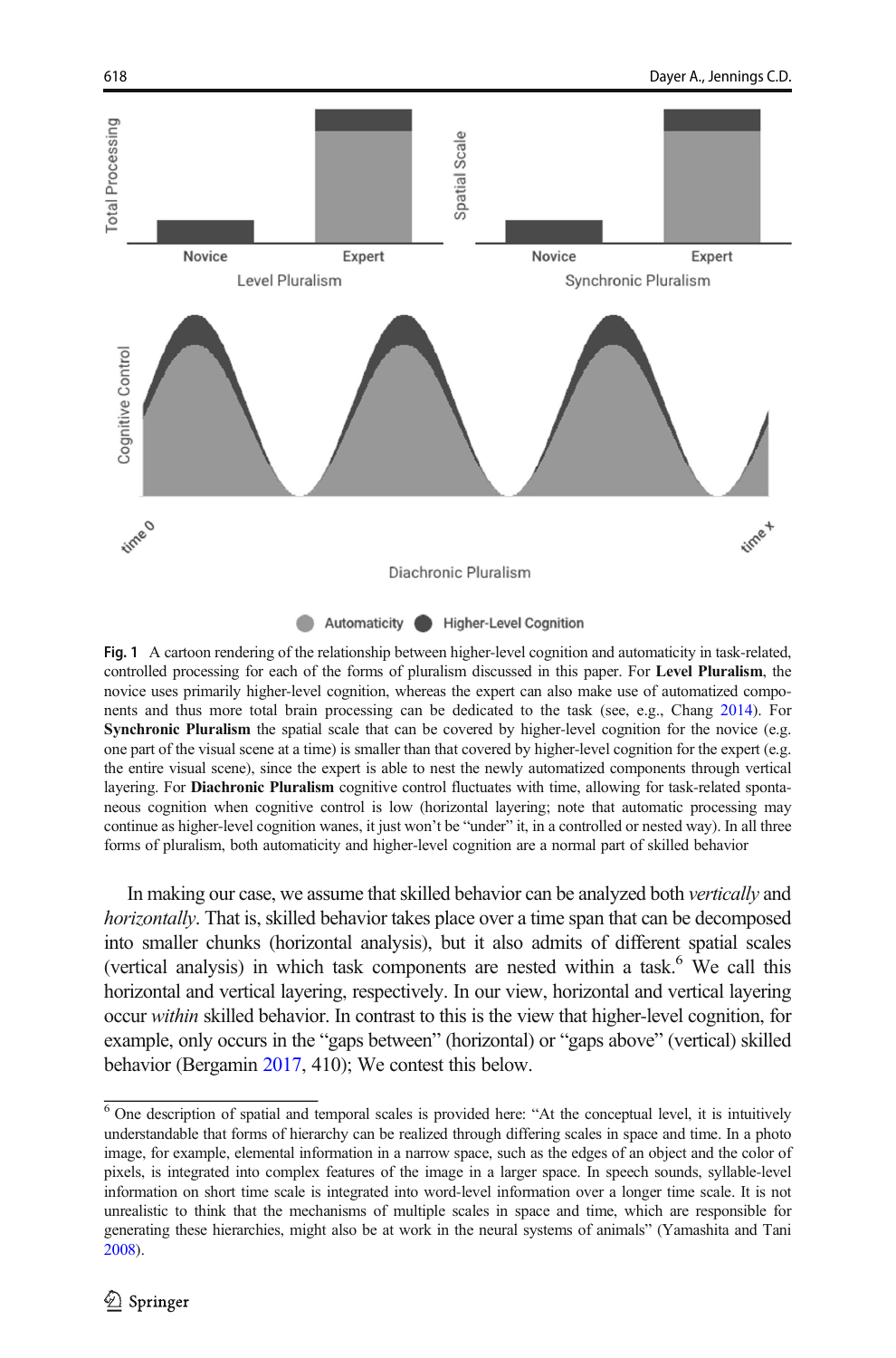Another important distinction we make is between task-related processing and controlled processing. We see processing as task-related depending on its content, whereas we see processing as controlled depending on its mechanism. This is important in our discussion of mind wandering and top-down attention, since understanding the primary difference between these to be one of control, rather than task-relevance, helps to explain how mind wandering is able to contribute to skilled behavior. That is, mind wandering is a form of spontaneous cognition that may or may not be task-related depending on its content, whereas top-down attention is a form of control, effortfully drawing resources to the task at hand. As we discuss below, we do not take as evidence for pluralism forms of higher-level cognition that are irrelevant to the skilled task; the higher-level cognition we consider is always connected to the task via either control or content.

As mentioned above, we are not the first to argue for pluralism. In fact, even Stanley and Krakauer ([2013](#page-23-0)) appear to support a form of pluralism: "the musician or athlete is using knowledge of the musical score or the game to dictate to those automatic nonknowledge based components; it is the combination that leads to the skilled performance." Yet, our contribution is to specify some ways in which higher-level cognition and automaticity interact and to introduce diachronic pluralism. Rather than proving that both sides are right, we find this form of pluralism to challenge some key players in the debate so far (e.g. Dreyfus and Montero), and hope to convince others that pluralism is a more promising option worthy of future research.

## 2 The Debate: Intellectualism Vs. Habitualism

Before arguing for a pluralist approach, here we survey arguments for and against the two major theoretical positions on skilled behavior. Papineau [\(2015\)](#page-22-0), for example, identifies two theoretical camps concerning the relationship between higher-level cognition and skilled behavior: habitualism and intellectualism. Whereas habitualist accounts of skilled behavior take a complete lack of higher-level cognition to be a defining feature (Dreyfus [2007\)](#page-21-0), intellectualist accounts emphasize that experts are frequently reflecting on and deliberately thinking about what they are doing while acting skillfully (Montero [2010](#page-22-0)). Although Papineau's primary focus is the sports psychology literature, we assume his distinction applies to other domains of skilled behavior as well. In the context of sports, Papineau says habitualist accounts claim that "thought is the enemy of sporting excellence" and "cognitive effort only interferes with skill," whereas intellectualist accounts claim that "sporting performance depends crucially on mental control" (295). Notice that under Papineau's description habitualism eschews "thought" and "cognitive effort" while intellectualism endorses the presence of "mental control." As mentioned above, we use the term "higher-level cognition" instead of these other terms, which can include both propositional knowledge and mental control.

#### 2.1 Habitualism

Standard models of skill acquisition suggest that as one acquires a skill, one's actions become more automatic and rely less on rules and heuristics (Anderson [1982](#page-20-0); Dreyfus and Dreyfus [1980](#page-21-0)). In one of the most widely accepted models of behavior, all behavior is at first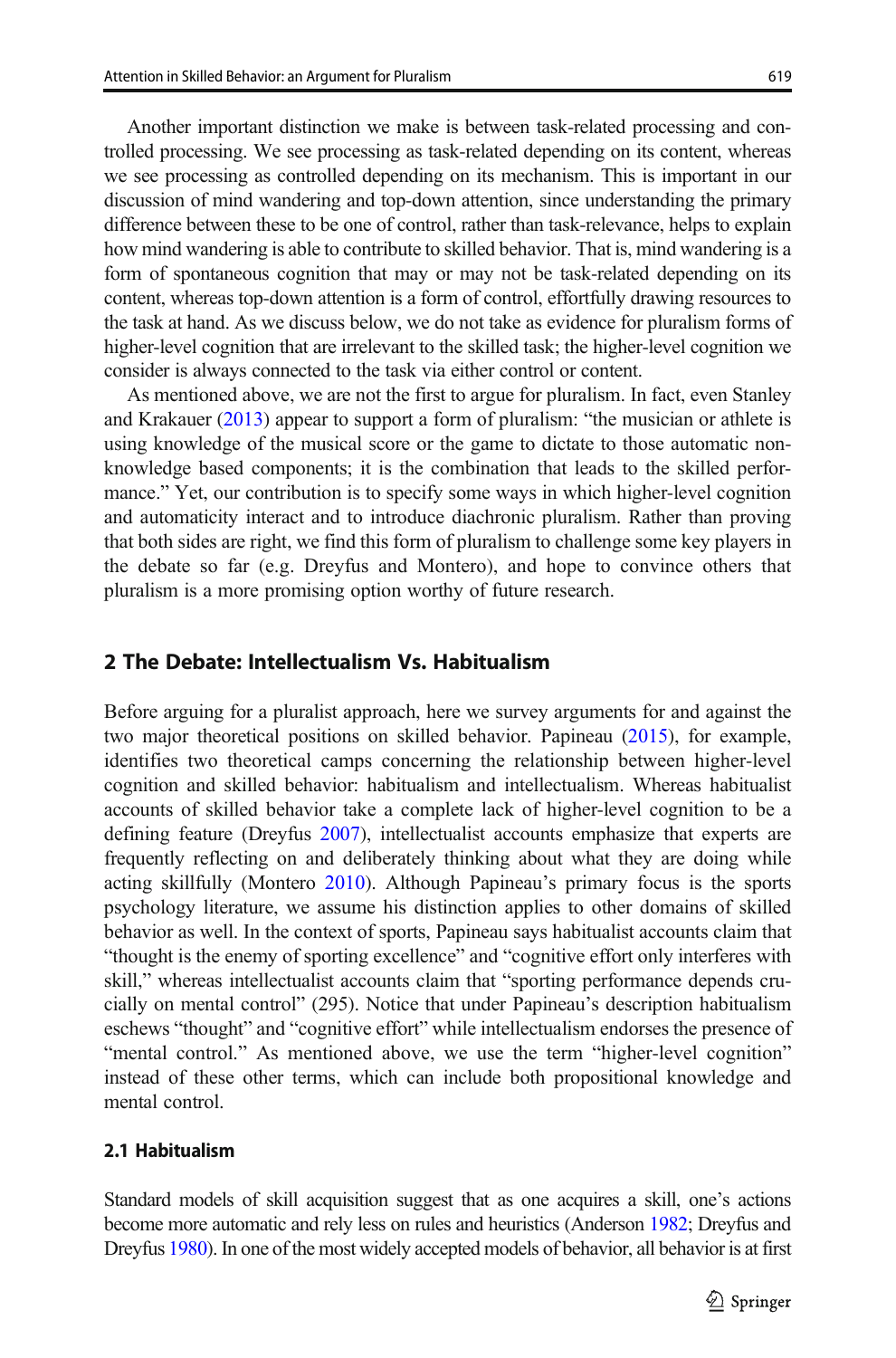driven by the association between an action and its expected outcome, but later driven by a direct association between stimulus and response: "whereas an action...begins under goaldirected control, the net influence of the action-outcome association declines as the strength of the [stimulus-response] association increases until the influence of the latter exceeds the former and so takes over motor control" (Balleine and Dezfouli [2019\)](#page-21-0). The direct link between stimulus and response allows the behavior to become automatic, or to occur without the benefit of attention and conscious control. Christensen et al. [\(2016](#page-21-0)) remark that "influential characterizations of skill acquisition in both psychology and philosophy depict it as a progression from an initial cognitive phase to an expert phase in which performance is largely automatic" (37). In the same paper, Christensen et al. draw on the experience of expert cricketer Kumar Sangakkara; he says that in cricket one must be "mindless" and let automaticity take over "without letting your mind take control" (37).

Dreyfus [\(2007\)](#page-21-0) is perhaps the most well-known defender of the habitualist account of skilled behavior. His position on skilled behavior is most clearly presented in what is known as the McDowell-Dreyfus debate. Dreyfus [\(2007](#page-21-0)) accuses McDowell of succumbing to "the myth of the mental" or the idea that conceptual mindedness permeates our lives, and he argues that "know-how" (knowledge about how to act in the world) is the foundation from which "know-that" (knowledge about matters of fact about the world) can arise.<sup>7</sup> He points to cases in which experts experience *absorbed bodily coping*, or what has otherwise been referred to as "flow" (Csikszentmihalyi [1997](#page-21-0)). During absorbed bodily coping or flow, Dreyfus claims that experts have "a kind of non-mental content that is non-conceptual, nonpropositional, non-rational, and non-linguistic" (352). Because know-that can often interfere with know-how, Dreyfus claims that experts perform best in the absence of higher-level cognition (whether this be in the form of propositional knowledge structures or the exertion of mental control). His account is inspired by ideas from dynamical systems theory and Gibsonian ecological psychology: the mark of expertise is the expert's ability to immediately and *automatically* respond to the solicitations of affordances without the aid of higher-level cognition, such as representations (a target of dynamical systems theory).<sup>8</sup> Montero  $(2010)$  $(2010)$ has referred to this as the "principle of automaticity."

A major advantage of Dreyfus' account is that it seems intuitive—focusing on one's actions too intently can certainly be detrimental at times. Although Dreyfus' arguments do not rely on literature from sports psychology, there are studies from this domain on the phenomenon of *choking under pressure* that support the view. That is, some of the research on choking under pressure supports habitualism and gives us reason to doubt intellectualism about skilled behavior (Beilock and Gray [2007](#page-21-0); Beilock and Carr [2001;](#page-21-0) Beilock et al. [2002\)](#page-21-0). Choking under pressure refers to a decrease in performance when experts experience pressure or stress in response to a given situation.<sup>9</sup> There are multiple accounts of choking,

 $^7$  This is related to debates between intellectualists (see Stanley and Krakauer [2013](#page-23-0)) and anti-intellectualists (see Fridland 2013), but Dreyfus' emphasis on automaticity makes his account both habitualist and antiintellectualist.

<sup>&</sup>lt;sup>8</sup> Affordances are, roughly, possibilities for behavior that reflect the fit between an agent's action capabilities and the properties of the environment (Gibson  $2014$ ).<br><sup>9</sup> There are three major accounts of choking: the distraction account, the explicit monitoring account, and the

hybrid account. The distraction account suggests the pressure of a situation causes performers to allocate attention away from the present task. The explicit monitoring account is described above. The hybrid account of choking suggests the distraction account and explicit monitoring accounts are not mutually exclusive and that distraction and explicit monitoring can both contribute to choking depending on a range of situational factors at play during skillful performance (DeCaro et al. [2011](#page-21-0)).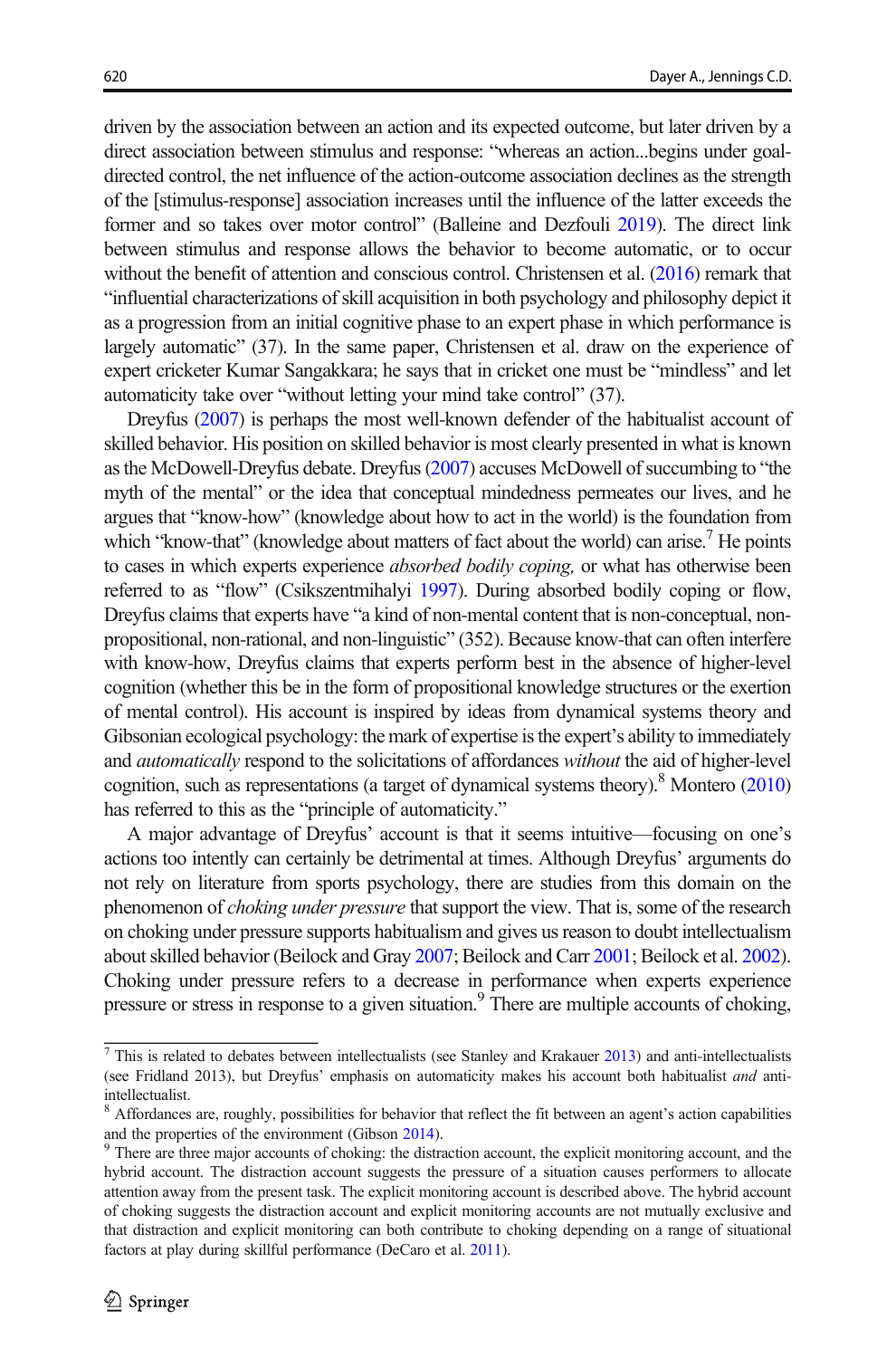but particularly supportive of Dreyfus is the explicit monitoring hypothesis. The explicit monitoring hypothesis claims that pressure causes experts to allocate attentional resources to the execution of one's actions in such a way that it is detrimental to performance (Beilock and Carr [2001\)](#page-21-0). Thinking about one's actions thus degrades expert performance on this account, supporting Dreyfus' position.

If habitualism is correct, skilled behavior is most successful when higher-level cognition does not interfere with the automatic, procedural processing underlying action execution. However, the fact that higher-level cognition may be detrimental in some circumstances (such as in particular experimental set-ups in sports psychology experiments) does not entail that *all* instances of higher-level cognition during skilled behavior are detrimental. That is, even if we accept the findings above, they may apply only in specific circumstances such that there may be other contexts in which skilled behavior involves non-automatic, deliberate cognitive processing.

#### 2.2 Intellectualism

Intellectualism is the idea that skilled behavior depends crucially on higher-level cognition and mental control. Montero is perhaps the most avid defender of the intellectualist account of skilled behavior with respect to mental control, and she frequently draws on her past experiences as a ballet dancer in order to argue against habitualism and the principle of automaticity. In Montero  $(2010)$  $(2010)$  $(2010)$ , she claims that higher-level cognition is often essential to skilled behavior, and she refers to the idea that thinking about one's bodily movements always disrupts performance as "the Maxim."<sup>10</sup> She argues against the Maxim by appealing to inconsistencies in firstperson reports (some experts claim that thinking helps them, while others claim that thinking hurts them), skepticism about the applicability of the findings from sports psychology to other domains of expertise (deliberate thinking may not be detrimental in all forms of expert action), and experts' desire to constantly improve. We find her argument from experts' desire to constantly improve to be the strongest argument against habitualism because it directly confronts the habitualist's claim that automaticity is the defining feature of expertise.

Montero ([2010](#page-22-0)) argues against Dreyfus' Maxim by appealing to kaizen: a Japanese word for experts' desire to constantly improve. She argues that kaizen is what is responsible for experts' tendency to push the boundaries of what is possible in given domains of expertise and that one's ability to actualize the desire to improve relies on actively thinking about what one is doing. That is, automaticity alone cannot explain how experts are able to perform at peak levels, and so we must appeal to the higherlevel cognitive processes responsible for mental control. She uses Tiger Woods as an example: Despite already being the best golfer in the world, he altered his swinging style in order to improve his performance. Although this change of swinging style temporarily degraded performance, he was eventually able to master the new action, and his golfing was substantially improved overall. The habitualist might point to the temporary degradation in performance as evidence against intellectualism; however, Montero insists that the fact that experts *can* and frequently *do* focus on the specifics of their actions in order to improve themselves is strong evidence against the Maxim and

 $10$  A related view is that attention is necessary for action (see Wu [2011\)](#page-23-0)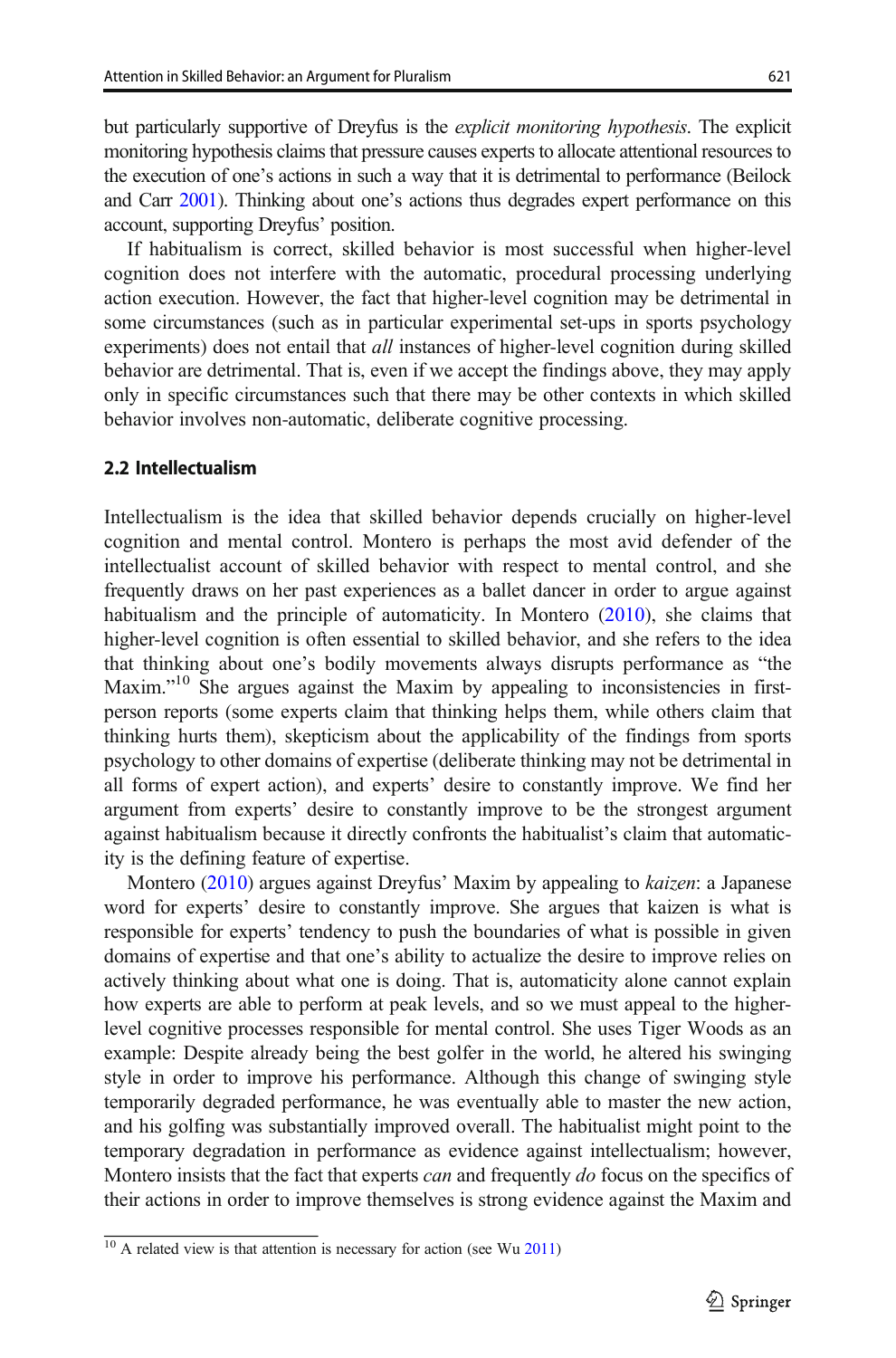the principle of automaticity. Without higher-level cognition, experts would struggle to discover new, creative ways of acting skillfully that ultimately allow them to reach peak performance levels.

So, it seems that under some circumstances thinking about what you are doing can disrupt expert action (see the sports psychology literature on choking under pressure). However, in other circumstances experts may need to deliberately think about what they are doing in order to adapt to the demands of a given situation or push the boundaries of their domain of expertise. When things are going smoothly or one is content with their level of expertise, the habitualists may be correct about the relationship between higher-level cognition and expert action—higher-level cognition may only serve to interrupt one's actions. However, there are situations in which experts must rely on more than automaticity, and we think intellectualists are correct to emphasize this point.

#### 3 Pluralism

Hopefully at this point we have provided a sense of why one might adopt either a habitualist or intellectualist stance on expert action. The habitualists are correct to emphasize that automaticity is a key part of skilled behavior; however, they emphasize this point at the expense of explaining the role of higher-level cognition. The intellectualists are correct to emphasize that higher-level cognition can occur during (and be beneficial to) skilled behavior; however, they do not explain those instances of skilled behavior that proceed without higher-level cognition. Yet, in describing levels of skilled behavior, Dreyfus allows that parts of skilled behavior will be automatized while other parts are not (at least up to the point of mastery), and in rejecting Dreyfus' stronger claims Montero reports that she nonetheless agrees with him that skilled behavior can include automatic components. In fact, the idea that parts, levels, or aspects of skilled behavior are automatic, while other parts, levels, or aspects are not, is commonly found in work on the topic. For the above reasons, we believe neither habitualism nor intellectualism are adequate accounts of skilled behavior. It is our view that a *pluralist* account of skilled behavior that specifies the relationship between automaticity and higher-level cognition is preferable to existing accounts that focus on either automaticity or higher-level cognition in isolation.

Although not explicitly labeled as such, others have argued for pluralist accounts of skilled behavior. For example, Krakauer ([2019](#page-22-0)) argues that skilled behavior (at any level of expertise) is a combination of "intelligent reflexes" and deliberative decisionmaking processes. Elsewhere, engaging in the debate between intellectualists and antiintellectualists, Levy ([2017](#page-22-0)) has argued for the "composition view" of skilled behavior: he argues that knowledge-how is "composed of a propositional element plus a motor element" (528). Similarly, Buskell ([2015](#page-21-0)) has argued for an account of skill that allows for "the automatic and pre-reflective use of discursive, propositional cues in skill deployment" (1445). Christensen et al. [\(2016\)](#page-21-0) also defend a hybrid account of skilled behavior in which "cognitive control reduces during skill learning as automatic control comes to play an increasing role, but cognitive control continues to make a substantial positive contribution at advanced levels of skill" (41). Additionally, there is work in phenomenology that resembles both the existing pluralist accounts mentioned above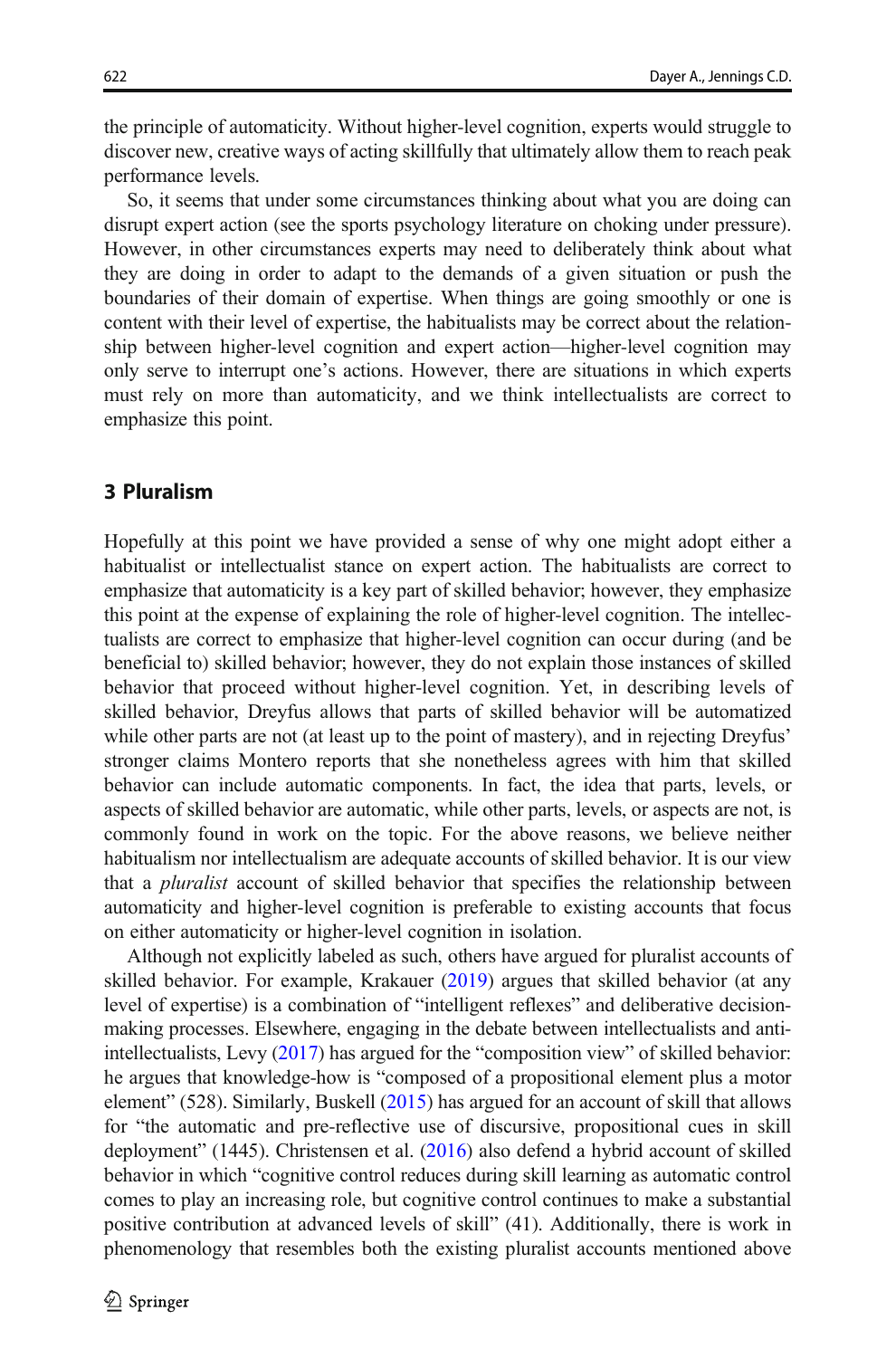and the account we offer here. Høffding [\(2014\)](#page-22-0) criticized what he refers to as "Dreyfus' dualism," in which higher-level cognition and "skilled coping" are supposed to be incompatible. The crux of Høffding's argument is that there is likely no single phenomenology associated with skilled behavior, rather, it is heterophenomenological. That is, skilled behavior includes moments of automaticity as well as higher-level cognition, such as planning. Whereas Høffding's work focuses on rejecting Drefyus' dualism and creating a taxonomy of possible phenomenological states associated with skilled behavior, the present paper will explicitly argue for a pluralist account of skilled behavior.

The remainder of the paper will be spent articulating different ways one might be a pluralist with respect to skilled behavior, some of which overlap with the accounts mentioned above. We will explore three different conceptions of pluralism concerning skilled behavior: level pluralism, synchronic pluralism, and diachronic pluralism.

#### 4 Level Pluralism

Level pluralism is the view that different levels of skill correspond with different degrees of cognitive processing. As was noted at the beginning of Section 2, the standard view is that as one learns a skill, one's actions become increasingly automatic and rely less on higher-level cognition. This is consistent with both Dreyfus' model of skill acquisition and Anderson's ACT-R model (Anderson [1982](#page-20-0); Dreyfus and Dreyfus [1980\)](#page-21-0). The standard view is typically considered most compatible with habitualism: whereas novices must explicitly think about their actions while performing a skill, experts, having proceduralized the requisite motor behaviors, do not require higherlevel processing to perform the skilled behavior. Habitualists further think that skilled behavior does not involve *any* higher-level cognition at the level of mastery.

While we accept many of these claims, and need not rehearse the evidence for them here, we resist the idea that level pluralism exclusively points to habitualism. Instead, we agree with other critics of habitualism that the increase in automaticity may provide experts with additional ways to engage in higher-level cognition during skilled behavior, which is best understood through the tools of intellectualism. To illustrate the point, we use the case of mind wandering during skilled behavior. While our argument is somewhat speculative, we use it in part to demonstrate our claim that higher-level cognition can be about content or control. Previous work by intellectualists has focused on the increase of an expert's control during skilled behavior, but we demonstrate here the presence of higher-level cognition in skilled behavior through the case of mind wandering, a form of spontaneous cognition. By doing so, we offer a case that we think should be accepted by habitualists and intellectualists alike.

Christoff, et al. [\(2016\)](#page-21-0) define mind wandering as a class of spontaneously generated thoughts characterized by their relative instability and lack of attentional constraint. Because mind wandering typically occurs when attentional constraints are low, it is a promising candidate for a type of cognitive processing that may occur alongside automatic, skilled behaviors. Consider everyday tasks such as doing the dishes and driving a car—during these habitual tasks our minds frequently wander, musing on or imagining events other than those before us. This demonstrates that higher-level cognition can occur alongside skilled behavior. Supporting this idea, there is evidence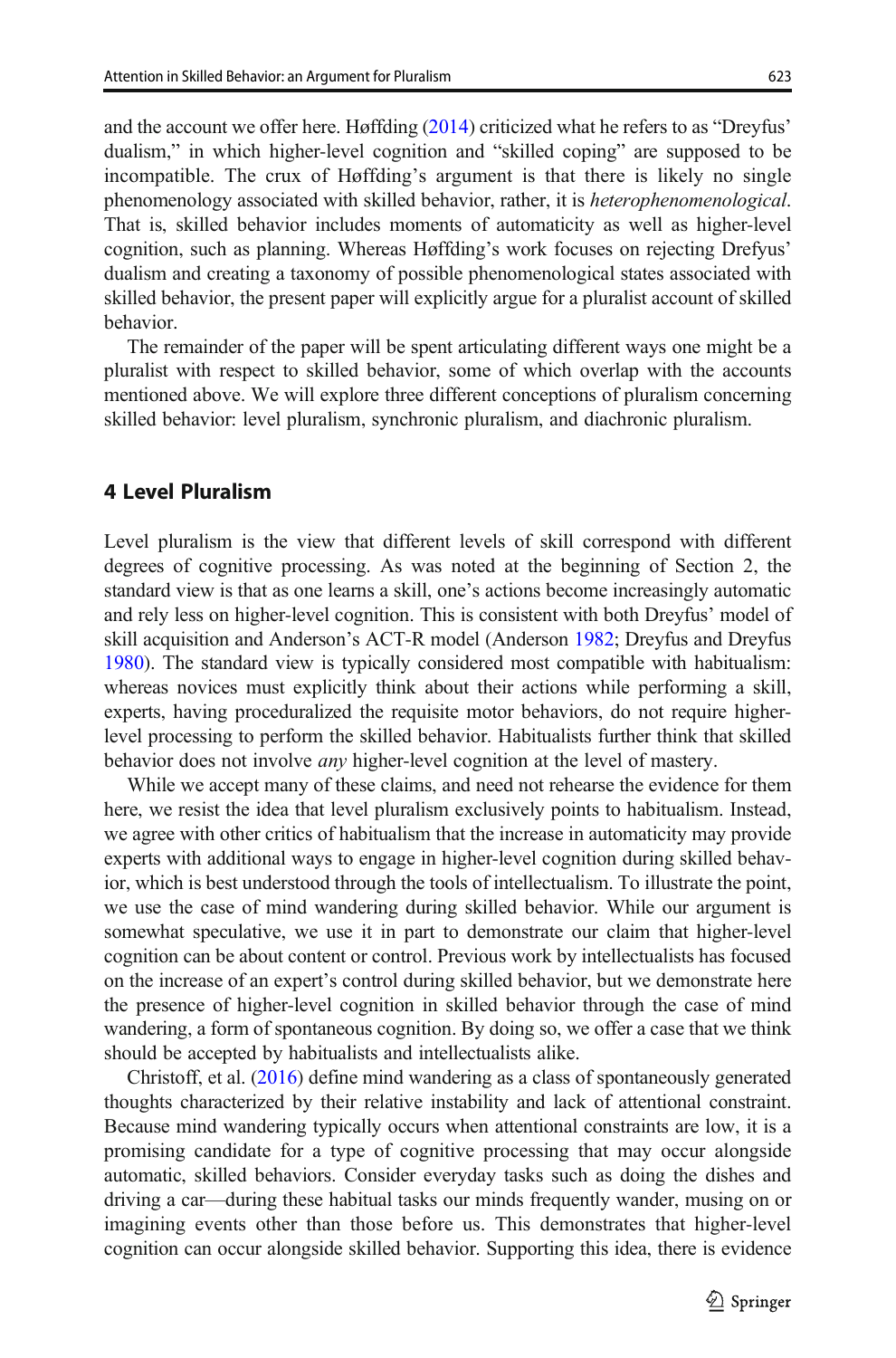that practice decreases the dependence on executive control and working memory, and that mind wandering tends to occur in just such cases (Weissman et al. [2002;](#page-23-0) Smallwood et al. [2003](#page-23-0)). This is why everyday tasks are highly susceptible to mind wandering episodes—as skill level increases, actions become increasingly proceduralized, and this proceduralization leads to a decrease in cognitive resources that need to be directed toward the task at hand. As a result of practice decreasing the cognitive load required to perform a given action, highly practiced individuals are more susceptible to mind wandering episodes. $11$ 

Note that we have so far described mind wandering in terms of cognitive processing that is unrelated to the primary, skilled task. Habitualists accept that automatic skilled behavior can occur alongside this form of higher-level cognition. In fact, they sometimes use higher-level cognition in a secondary task to prove the automaticity of the first (in so-called "dual-task" experiments). To see how this works, consider the differential effects of mind wandering on novices and experts. Because novices have not integrated actions into their procedural memory, mind wandering is likely to have a detrimental effect on their behavior. That is, because novices need to focus on their actions while performing, mind wandering may serve to distract them from the task at hand. However, experts, having integrated action sequences into their procedural memory such that their behavior may unfold automatically, are often able to successfully perform skilled behaviors while harboring thoughts with contents unrelated to the task at hand. Thus, the habitualist finds that different levels of skill correspond with different levels of *task-related* cognitive processing, but *task-unrelated* cognitive processing can increase as task-related cognitive processing decreases without cost to the skilled behavior. And so the overall level of higher-level cognition can remain the same for the novice and expert under habitualism, so long as higher-level cognition is task-related in the first case and task-unrelated in the second.

Contrary to habitualism, we think the presence of mind wandering in everyday tasks demonstrates room for task-related higher-level cognition in automatic skilled behavior, too. This is because mind wandering can contribute to the task at hand; the benefits of mind wandering—e.g. prospection and creativity (Smallwood and Schooler [2015](#page-22-0)) apply just as well to skilled behavior as to other behaviors. For example, mind wandering episodes can facilitate skilled behavior via the *creativity* of insight. Zedelius and Schooler ([2015](#page-23-0)) found that increased rates of mind wandering were positively associated with a creative problem solving task when participants approached the problem with insight. However, this benefit disappeared when participants approached the problem with a more deliberate, analytic strategy. This suggests that the taskdemands and specific cognitive strategies employed during skilled behavior may modulate the usefulness of mind wandering during skilled behavior. For example, in tasks with a predefined end or goal, an analytic strategy or rigid set of automatic, rehearsed behaviors may result in successful skilled behavior; however, in tasks that are more open-ended and require creative solutions, allowing one's spontaneous cognitions to influence the unfolding behavior may be beneficial.

This becomes more clear if we recall the expert knitter from the introduction who spontaneously thinks about their friend's stripe preference during a mind wandering

 $11$  Of course, all individuals are susceptible to mind wandering episodes when not engaged in a task. Thanks to an anonymous reviewer for pointing this out.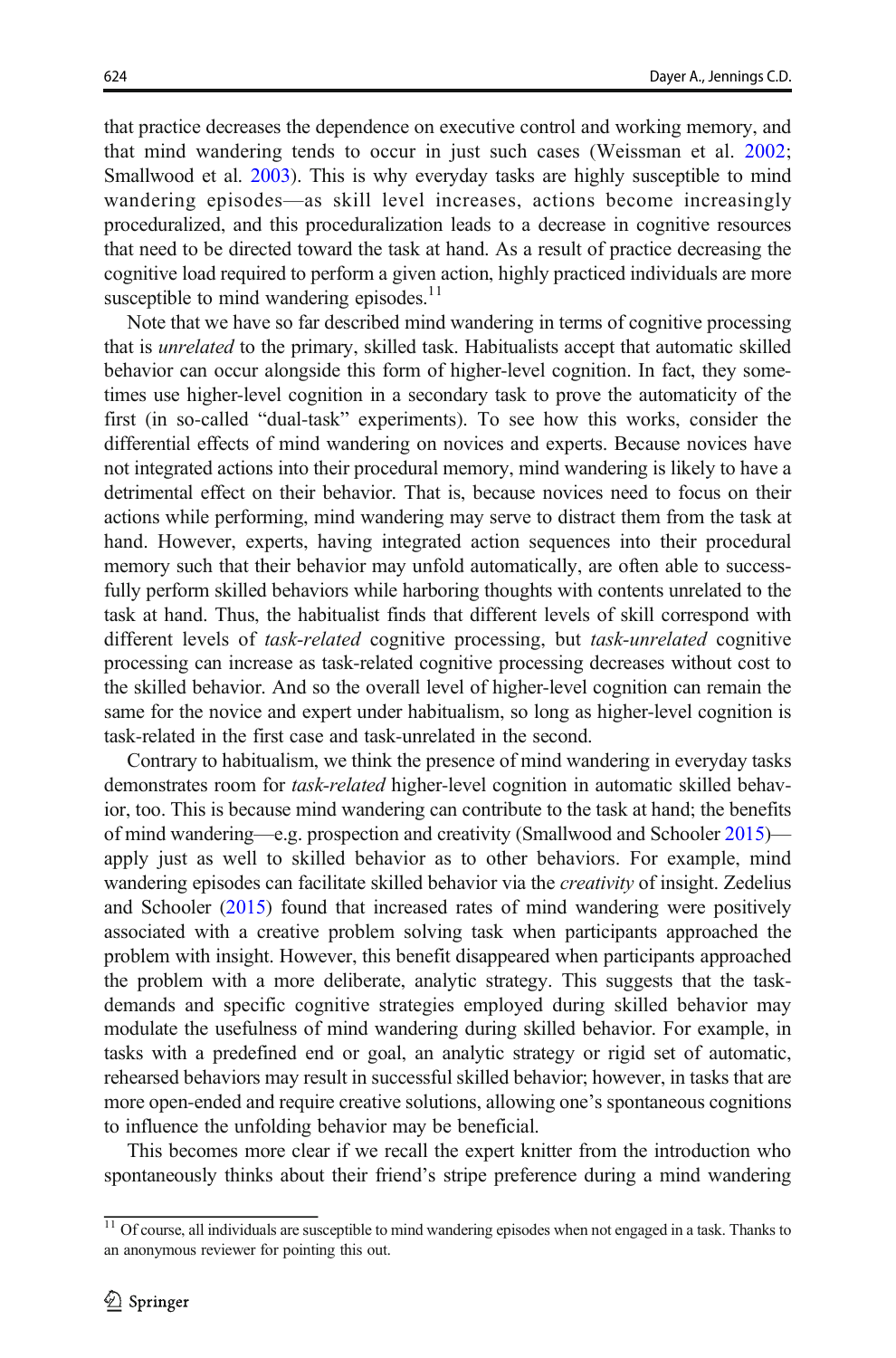episode. "Ah-ha!" they say. After a series of spontaneous thoughts and a sudden insight, they begin knitting a hat with alternating stitch rows, rather than the planned single stitch hat. In this example, we see that spontaneously generated thoughts that may seem initially unrelated to one's task can be seamlessly integrated into the task at hand. In general, we might imagine the expert who desires to push the boundaries of their expertise and do something more creative than usual (Montero's kaizen). The expert may find that privileging internal trains of thought at certain times gives them novel ideas for how to proceed with the skilled behavior. So while it may be tempting to consider mind wandering as solely detrimental to skilled behavior (perhaps based on your experience operating a motor vehicle), we believe that in some cases, especially moments of insight, mind wandering can facilitate skilled behavior.

A further reason that mind wandering might be task related during skilled behavior is due to its prospective nature: it is often about future possible events. Baird et al. [\(2012\)](#page-21-0), drawing on data that mind wandering has this prospective bias, explored the hypothesis that one potential function of mind wandering is to plan and anticipate future goals. The data suggest he is right: half of the mind wandering episodes reported were about the future and half of those were related to a subject's goals. We find it likely that prospectively-oriented mind wandering episodes could bolster an agent's capacity for situation-specific responding in skilled behavior. Baird himself suggests these prospective mind wandering episodes may help individuals navigate their daily lives, and we think the same is likely to be true for skilled behavior. Morsella et al. [\(2010\)](#page-22-0)'s work on spontaneous thoughts about future tasks also supports this suggestion. When participants are told of an upcoming *difficult* task before the breathing exercise, they report more task-related spontaneous cognitions than when told of an upcoming *simple* task. Therefore, this suggests, in challenging situations that might benefit from forethought, prospective mind wandering episodes may serve a preparatory role for the skilled actor.

At this point, an intellectualist could respond that prospective mind wandering episodes are not relevant because they *precede* the skilled behavior in question.<sup>12</sup> However, one can imagine a case in which someone initiates a skilled behavior, has a mind wandering episode (post-initiation) which contains an insight about how to confront an anticipated obstacle, and then adjusts their behavior accordingly in preparation for the event. Note that a mind wandering episode such as this is distinct from deliberate rehearsal before a performance: the former is spontaneous and occurs postinitiation and the latter is deliberate and occurs pre-initiation. So it appears that, at least in some circumstances, it is possible that mind wandering can serve a sort of "on the fly" rehearsal that may aid skilled behavior.

So we agree with the intellectualists that higher-level cognition plays an important role in skilled behavior, but, as we see it, both spontaneous *and* deliberate cognition can play this role. Recall again Montero's kaizen: experts are able to deliberately think about what they are doing in a manner that pushes the boundaries of their expertise. We want to suggest that spontaneous cognition can do the same. This is clear when considering the agent who, while directing attention away from the external task environment to their internal stream of consciousness, has an insight that leads to improvement in their skilled behavior. In further support of this, Baird [\(2012\)](#page-21-0) found

<sup>&</sup>lt;sup>12</sup> Thank you to an anonymous reviewer for suggesting this.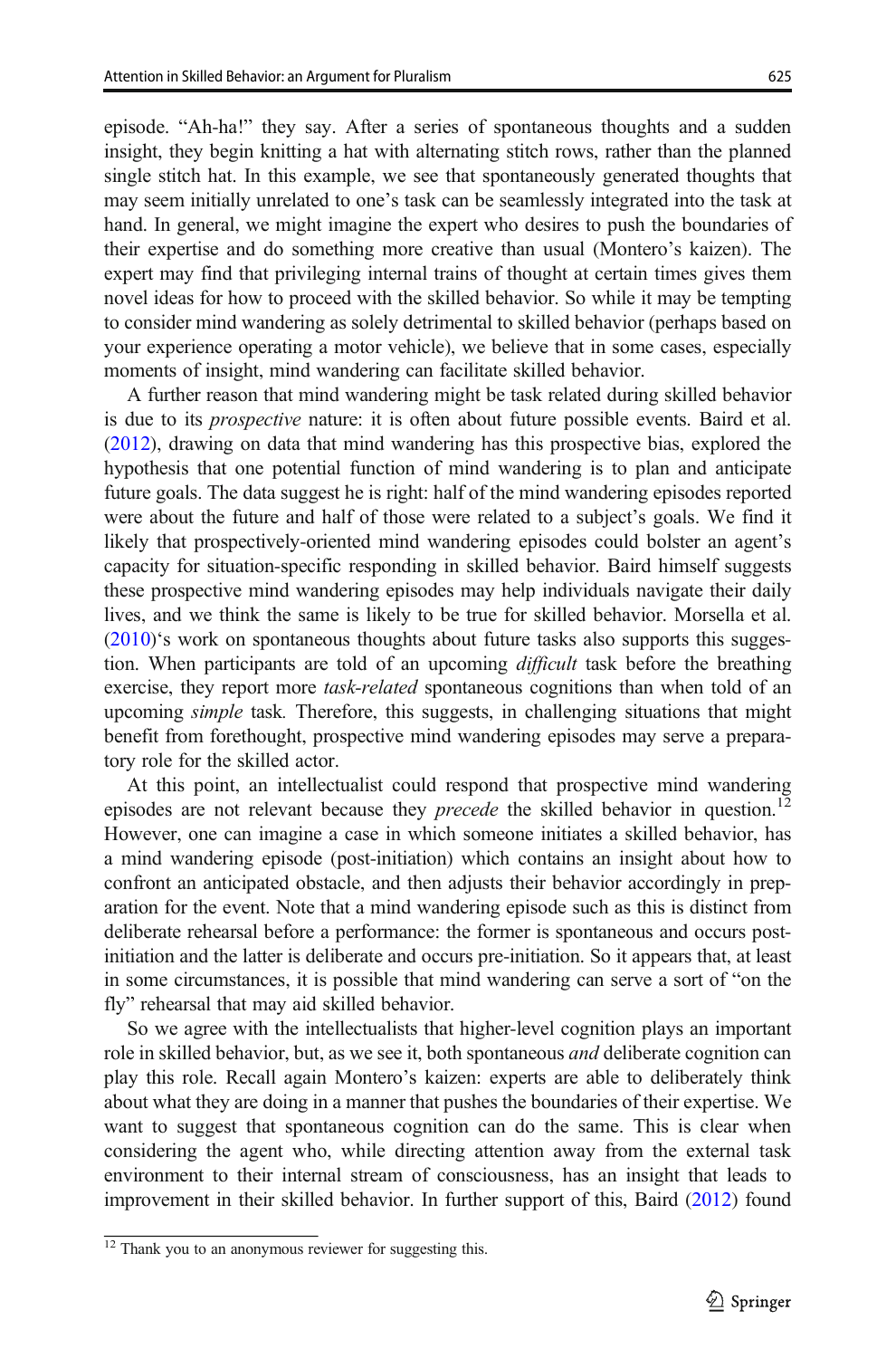that participants who reported more mind wandering episodes performed better at a divergent thinking task than those who reported less mind wandering. In a similar study, Preiss et al. ([2016](#page-22-0)) found that mind wandering predicted creativity, but metacognition did not.

Taken together, the above studies suggest that mind wandering can count as taskrelated higher-level cognition and can aid in finding novel, creative solutions to problems that arise during skilled behavior. We might adjust the claim of level pluralism to the view that different levels of skill correspond with different degrees of required cognitive processing.

Even if task-related mind wandering can occur alongside skilled behavior, there is still an open question as to whether the contributions of mind wandering to skilled behavior count as part of skilled behavior. According to Bergamin, it is obvious that higher-level cognition can occur between moments of performing expert "micro-tasks"; however, what is in question is if there is such processing in the moment of performing these tasks, or only in the "gaps between" them. Bergamin describes the switch between skilled behavior and higher-level cognition as occurring very frequently: "we slip from moments of smooth-coping into reflective thought and back again at incredibly frequent intervals" (412). We find this carving up of skilled behavior at the line between higher-level cognition and automaticity to be somewhat arbitrary; we find it more natural to treat skilled behavior as continuous, and thus as including task-related mind wandering (see also Section 6).

Recall that Bergamin also discusses the "gaps above" skilled behavior; this idea aligns with our concept of task-unrelated higher-level cognition. The idea is that taskunrelated higher-level cognition need not count as part of skilled behavior. Bergamin cites the expert musicians in Høffding [\(2014](#page-22-0)) who describe the experience as like "having two tracks running" (65). In our view, we should count higher-level cognition as part of skilled behavior only if its content is task-relevant, such that it would be incorrect to describe the case as one of parallel processing, or "two tracks running." There may be moments of skilled behavior that do not include higher-level cognition of this sort, as Bergamin suggests, but we contend that there are likely to be other moments that do.

For all of the above reasons, level pluralism does not clearly support habitualism at the expense of intellectualism; for spontaneous cognition, it depends on how "normally" our mind wandering episodes are task-related in skilled behavior, which is a question we cannot currently answer. As it stands, we find both views to explain different aspects of level pluralism: habitualists are able to explain the reduction in required cognitive processing, but intellectualists are able to explain the continued benefit of higher-level cognition.

## 5 Synchronic Pluralism

Whereas level pluralism is the stance that the degree of cognitive processing in skilled behavior normally varies by the level of skill, synchronic pluralism is the stance that the degree of cognitive processing depends on the part or aspect of the behavior in question, combining insights from habitualism and intellectualism. Since these parts or aspects of skill co-occur at any given time through vertical layering, this is called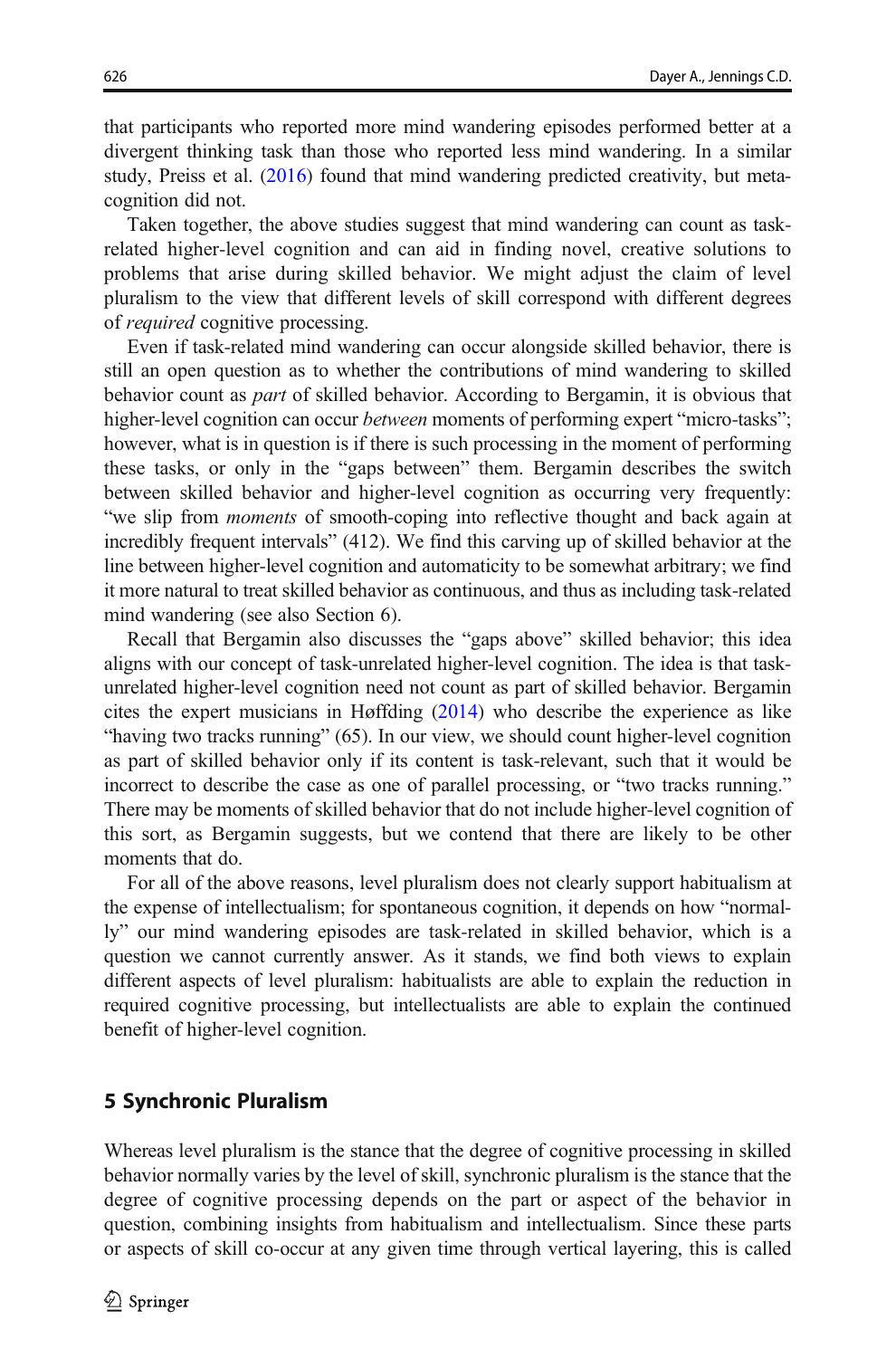"synchronic" pluralism. In contrast, diachronic pluralism, which we cover in the next section, is the stance that the degree of cognitive processing will vary over the time course of a skilled behavior (through horizontal layering).

In the last section we used the case of mind wandering to discuss level pluralism. In this section we will use the case of *top-down attention* to explain synchronic pluralism, using a framework provided by Papineau  $(2015)$ .<sup>13</sup> Top-down attention here refers to the process of mental selection that is based, at least in part, on prefrontal feedback, most commonly associated with voluntary, task-based attention (see, e.g., Jennings [2012\)](#page-22-0). Both top-down attention and mind wandering will come up again in the discussion of diachronic pluralism, in the next section.

Papineau discusses a puzzle about the role of attention in skilled behavior: focus and concentration seem essential for skilled behavior, yet some have found attention to skill to degrade performance of that skill. Montero, for example, argues that experts "often do and should pay attention to or focus on what they are doing" (Montero [2016,](#page-22-0) 214). Beilock and Carr, on the other hand, find in a number of experiments that "although close attention and control may benefit novice performers in the initial stages of task learning, it will become counterproductive as practice builds a more and more automated performance repertoire" (2001, 715). Papineau solves this problem by separating attention to the "basic action" from attention to its "components" (Papineau  $2015$ ).<sup>14</sup> A "basic action" is the action an agent intends to perform, whereas its "components" are lower level behaviors that make up the basic action. Papineau thinks that attention is required for the proper execution of basic actions (à la intellectualism), but that attention to its components degrades skilled performance (à la habitualism).

Papineau's account has close ties with level pluralism, since what counts as a basic action or component depends on one's level of skill. Yet, even given a specific level of skill there will be parts or aspects of one's behavior that differentially depend on cognitive processing, hence synchronic pluralism. Take the example of knitting introduced above. At the beginning of learning to knit a stitch, the basic actions include moves like "slide the point of the right needle through the first loop on the left needle from front to back (and from left to right) so that the two make an X" (Stoller [2003](#page-23-0), 34). One needs to pay attention to each aspect of these instructions in order to succeed in forming this first part of the stitch. As one becomes familiar with the move, the basic action becomes "insert right needle," since the way that one inserts the right needle is habitual and automatic. Now if one were to pay attention to each aspect of inserting the right needle the move would seem unnatural and the stitch is likely to be less good than if attention had remained at the level of the basic action. The knitter thus normally uses higher-level cognition for the basic action, but not its components, and what the basic action is changes with practice. This is what we are calling synchronic pluralism, which makes use of vertical layering.

In terms of empirical evidence, there is ample support for Papineau's framework, and for a claim of synchronic pluralism. Yamaguchi et al. [\(2016](#page-23-0)), for example, describe how typists "chunk" the components of their basic actions:

 $\frac{13}{13}$  An anonymous reviewer points out that it may be possible to read Papineau as also arguing for a form of diachronic pluralism.

<sup>&</sup>lt;sup>14</sup> This is a move that Montero appears to endorse (Montero  $2016$ , 15).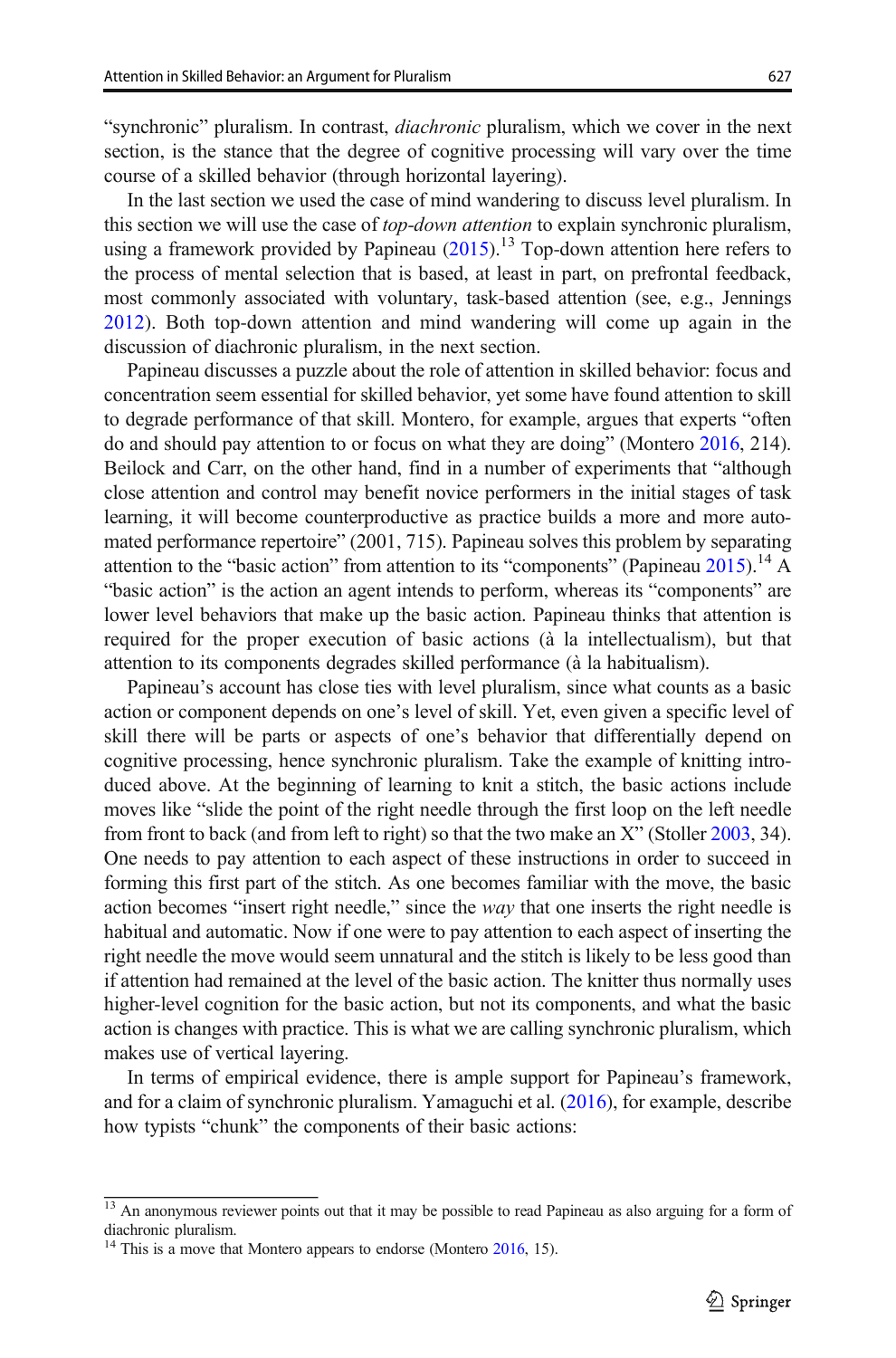"Chunking allows division of the labor involved in typewriting, such that the higher level control focuses on language processing (e.g., comprehending and composing sentences), whereas the lower level control focuses on keystrokes (e.g., translating letters into finger movements and moving the fingers to the key locations). Memory chunking interfaces the higher and lower level processes by associating one higher level unit with several lower level units, making parallel processing of keystrokes possible."

That is, the behavior of typing has different synchronic parts, some of which require more cognitive processing; one might type a specific sentence using a high level of cognitive processing but at the same time execute specific movements using a low level of cognitive processing. Imagine, for example, that one is about to type the second letter of the sentence "the quick brown fox jumps over the lazy dog": typing the second letter of the sentence requires a high level of cognitive processing, but typing the h key requires a low level of cognitive processing.

One way synchronic pluralism may be explored empirically is through the difference between a "proximal" and "distal" focus of attention. For certain tasks that are extended in space, the basic task of a novice may be relatively proximal, whereas the basic task of an expert may be relatively distal, with the proximal now a component of the basic task for the expert. The challenge is setting the level of difficulty such that what the experimenter treats as proximal and distal tracks the change from novice to expert. McKay and Wulf ([2012](#page-22-0)), for example, found that novice dart throwing performance improved when attending to the target (distal focus), rather than the flight of the dart (proximal focus). Yet, Kearney ([2015](#page-22-0)) found that a distal focus in their study was better for novice golfers only when performing simple putting tasks, but that proximal focus was better for difficult golfing tasks. In another study, distal focus was found to be best for expert kayak sprinters in even the most challenging conditions (Banks [2015](#page-21-0)).

As with level pluralism, habitualism and intellectualism help to explain different elements of synchronic pluralism; habitualism explains the automatization of some aspects of skilled behavior and why it is harmful to attend to those aspects (i.e. the components of basic action, for Papineau), while intellectualism explains the role of higher-level cognition in other aspects of skilled behavior and why it is beneficial to attend to those aspects (i.e. the basic action). So far, our reasoning is unlikely to raise many eyebrows: both level pluralism and synchronic pluralism have been discussed in other papers, under different names. Less commonly mentioned is the possibility of diachronic pluralism. This is the idea that the level of cognitive processing in skilled behavior will vary over the time course of that behavior. We discuss diachronic pluralism in the next section, making the case that it challenges both habitualism and intellectualism.

#### 6 Diachronic Pluralism

Diachronic pluralism intersects with synchronic pluralism, since the parts or aspects of skilled behavior that require a high level of cognitive processing in synchronic pluralism typically occur over longer spans of time—knitting a stitch takes longer than inserting a knitting needle. We can nonetheless distinguish synchronic from diachronic pluralism by noting that beginning a stitch by inserting a knitting needle takes the same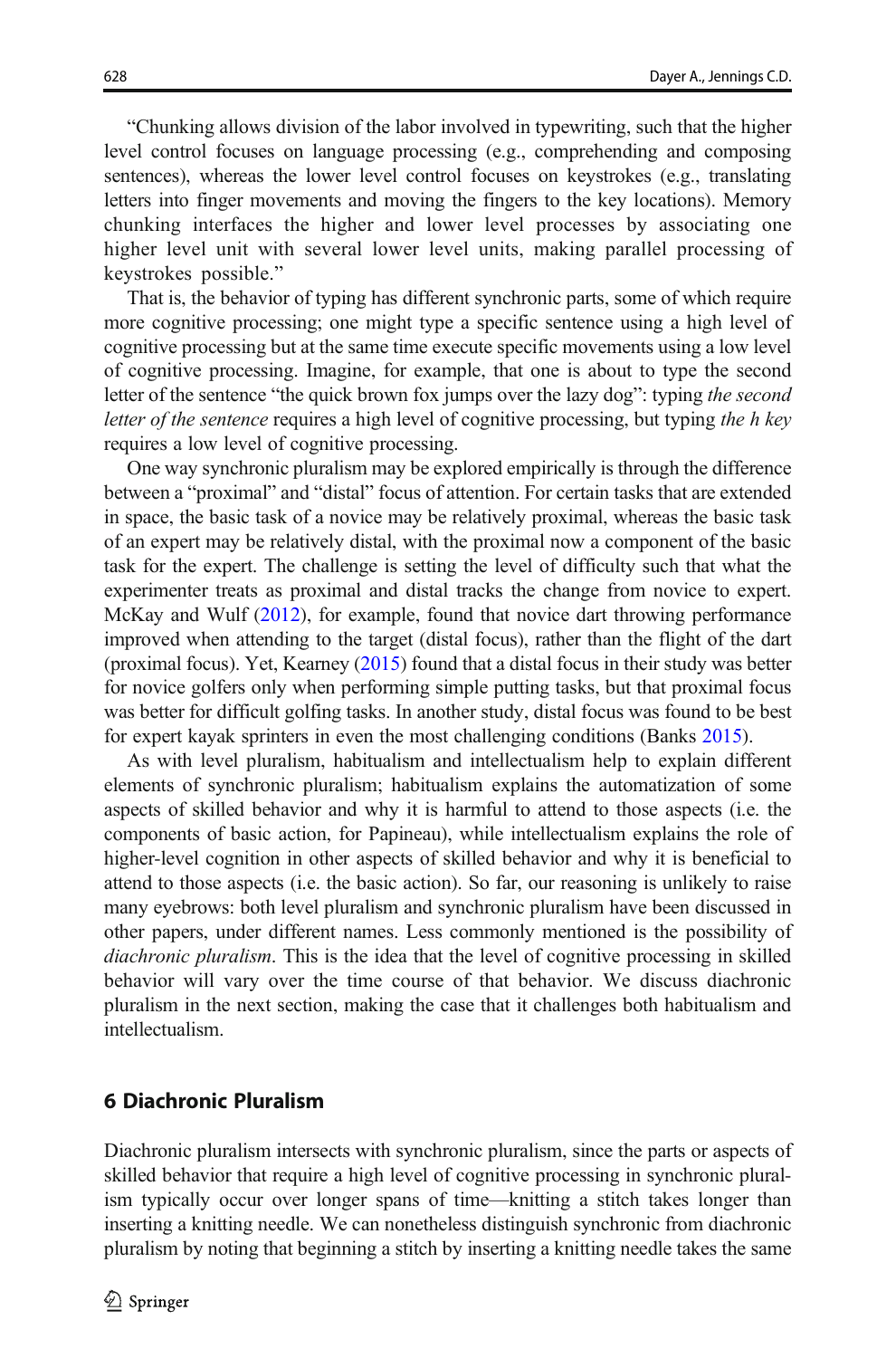amount of time as just inserting a knitting needle despite the former requiring more cognitive resources. Whereas synchronic pluralism is the idea that different parts or aspects of skilled behavior correspond with different degrees of cognitive processing, diachronic pluralism is the idea that different moments in the time course of skilled behavior correspond with different degrees of cognitive processing. That is, diachronic pluralism makes use of horizontal layering, rather than vertical layering, in a manner that will be explained below. In this section, we discuss diachronic pluralism through both attention and mind wandering.

As mentioned above, top-down attention and mind wandering are often described as opposed to one another, with mind wandering occurring just when attention has lapsed: "Mind-wandering, or those transient periods of time during which our attention momentarily drifts away from our on-going task and perceptual milieu, is fundamental to human neurocognitive function" (Kam et al. [2012](#page-22-0); see also Gonçalves et al. [2018](#page-22-0)).<sup>15</sup> Imagine that while knitting a stitch you find yourself momentarily thinking about an email you need to send when a clack of the needles brings your attention back to the stitch. We are not always aware of mind wandering, and it may be that mind wandering is more potent when we are not aware of it (Christoff et al. [2009](#page-21-0)). Yet, when we are aware of mind wandering it is often clear that our mind has shifted away from the task. In that situation, assuming this is not a case of divided attention, we are not using topdown attention to perform the skilled behavior (to knit the stitch).

Mind wandering is seen as normally periodic for healthy brain function: "Our data suggest that when trying to engage attention in a sustained manner, the mind will naturally ebb and flow in the depth of cognitive analysis it applies to events in the external environment" (Smallwood et al. [2008;](#page-23-0) see also Smith et al. [2018](#page-23-0)). Thus, even in the case that knitting requires attention, we are likely to have moments during knitting when our mind is elsewhere engaged, as in the example. In those cases, at those moments, we are not using higher-level cognition to perform the skilled behavior.<sup>16</sup>

The periodicity of attention itself is frequently asserted by researchers on the topic: "Sustained attention naturally fluctuates, with a periodicity in the theta (4–8 Hz) frequency range" (VanRullen [2013\)](#page-23-0). The phenomenon is nicely described by Sutton, who discusses the skilled behavior of batting in cricket: "Attention in batting is pulsing rather than absent" [\(2007,](#page-23-0) 775). Support for the idea can be found, for example, in research on attentional blink. Attentional blink is a phenomenon in which a second target is missed if it appears within half a second of the first target. As Nieuwenstein, Potter, and Theeuwes argue, "the root cause of the blink lies in the difficulty of engaging attention twice within a short period of time for two temporally discrete target events" [\(2009](#page-22-0)). Skill training can reduce the impact of this effect, and perhaps even eliminate it for a specific time window, but this does not mean that attention altogether loses its periodicity in skilled behavior (see, e.g., Oei and Patterson [2015;](#page-22-0) Choi et al. [2012\)](#page-21-0). Instead, we think it likely that the pacing of attention is adjusted as one learns a skill to best match the requirements of the task.

<sup>&</sup>lt;sup>15</sup> Some distinguish the form of attention lost in mind wandering with other forms of attention that may be present in mind wandering, such as "internal" attention or "unguided" attention (Chun et al. [2011;](#page-21-0) Irving [2016\)](#page-22-0). We set aside here the purposeful mind wandering that is central to these accounts in order to focus on the periodic mind wandering that occurs while performing a task.

<sup>&</sup>lt;sup>16</sup> We are assuming in this example that the mind-wandering is task-unrelated.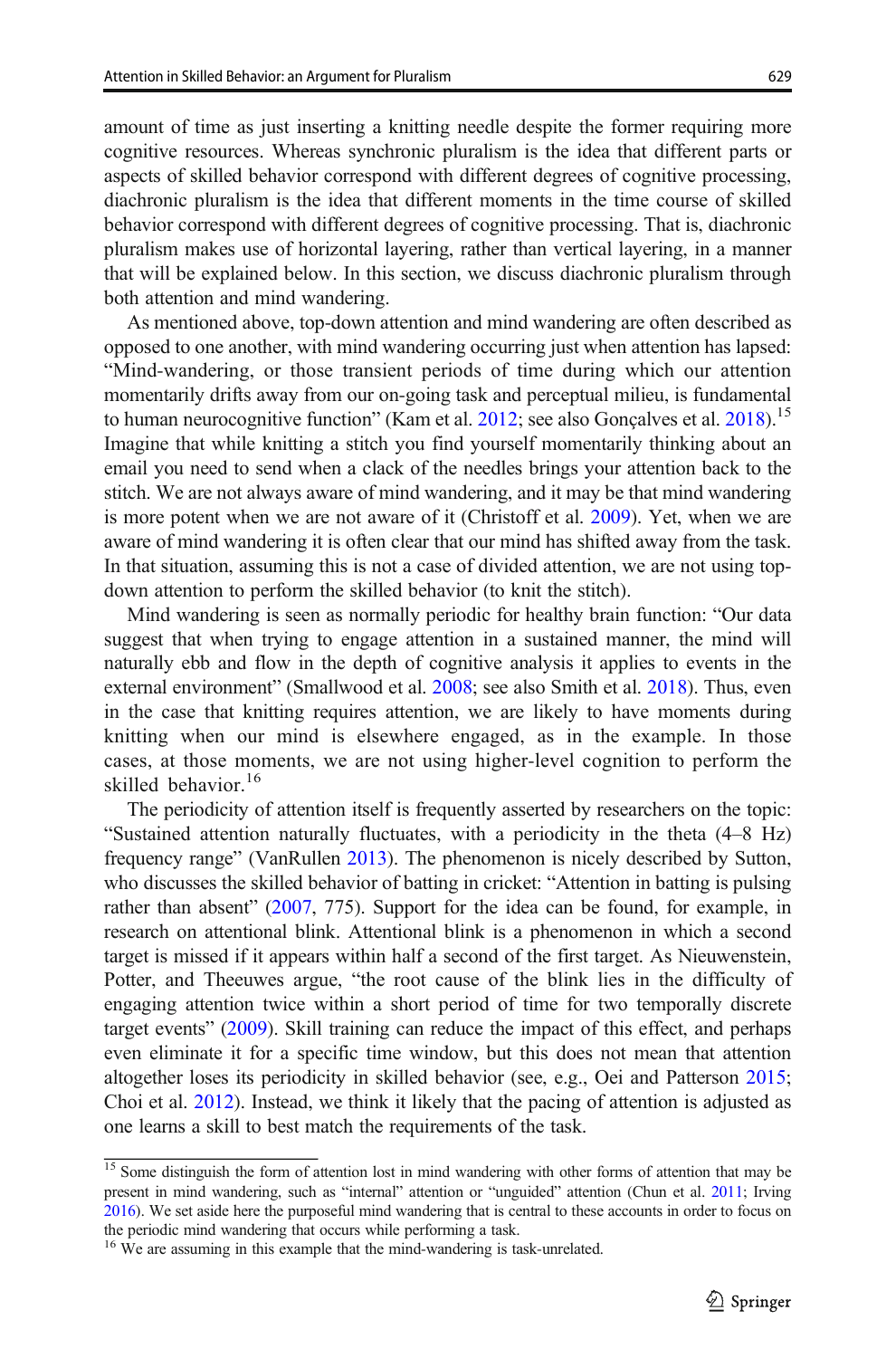This observed periodicity of mind wandering and top-down attention is enough to suspect diachronic pluralism, or the idea that the degree of cognitive processing in skilled behavior depends on moment by moment changes in the time course of that behavior. This is because the phenomenon seems just as likely to occur in skilled behavior as in non-skilled behavior. At least, we have no reason to suspect that the periodicity stops with the onset of skilled behavior.<sup>17</sup> Further, mechanistic explanations of this periodicity suggest that it extends to skilled behavior. In one such explanation, the default mode network that is active in mind wandering is governed by slow-wave oscillations, which compete with and sometimes disrupt task-related activity, such as that maintained by top-down attention (Sonuga-Barke and Castellanos [2007\)](#page-23-0). In another, non-exclusive explanation, top-down attention is governed by slow-wave oscillations, and the troughs of these oscillations allow for interruption by spontaneous neural activity, such as the spontaneous neural activity seen in mind wandering (see, e.g., Saleh et al. [2010](#page-22-0); West et al. [2012](#page-23-0); Jennings [2020\)](#page-22-0). These mechanistic explanations would apply just as well to skilled and non-skilled behavior, suggesting that mind wandering and top-down attention are periodic in skilled behavior. While mind wandering may be seen as a form of higher-level cognition, when it is not task-related the task is not benefitting from that higher-level cognition. Thus, in such moments, higherlevel cognition can be said to be absent, or nearly absent, from the skilled behavior (see Table [1](#page-16-0) below). Because such moments seem to occur with some regularity, we find that both the presence and absence of higher-level cognition are a normal part of skilled behavior.<sup>18</sup>

Some might object that moments of mind wandering should not be included in an inventory of skilled behavior, in keeping with Bergamin's reasoning (see Section 4). That is, one might argue that skilled behavior pulses with the control of attention, rather than continuing as attention waxes and wanes. We have three reasons to set aside this possibility. First, it seems ad hoc, since the behavior appears to continue even while the mind wanders; the knitter continues to knit. We take it that the pacing of attention can be modified by context, such that there need be no loss to behavior even in these momentary dips in control. Second, mind wandering sometimes plays an important role in skilled behavior, such as by contributing to creative problem solving, so it seems mistaken to exempt it from counting as a part of skilled behavior; consider the mind wandering knitter who thinks about their friend and is thus inspired to knit a striped hat (see also Baird et al. [2012\)](#page-21-0). Third, since attention and mind wandering are naturally periodic, we would have to extend the pulsing claim to all action, which seems absurd. That is, we would have to say that all actions start and stop with the natural waxing and waning of attention, which occurs multiple times a second. We argue, instead, that skilled behavior and other forms of action continue while attention and mind wandering wax and wane, supporting our claim of diachronic pluralism.

Finally, some might object that metacognitive processing will be necessary to govern top-down attention, mind wandering, or the relationship between them. If

<sup>&</sup>lt;sup>17</sup> The characteristics of this periodicity may nonetheless be modified by skill. Thanks to an anonymous reviewer for making this point.

<sup>&</sup>lt;sup>18</sup> Again, our definition of "normal" is "as a rule." While it should be obvious why we see attention as present or absent as a rule in skilled behavior, we cannot at this point specify the rule that makes mind wandering sometimes task-related and sometimes task-unrelated, but we suspect that both will be a regular part of skilled behavior.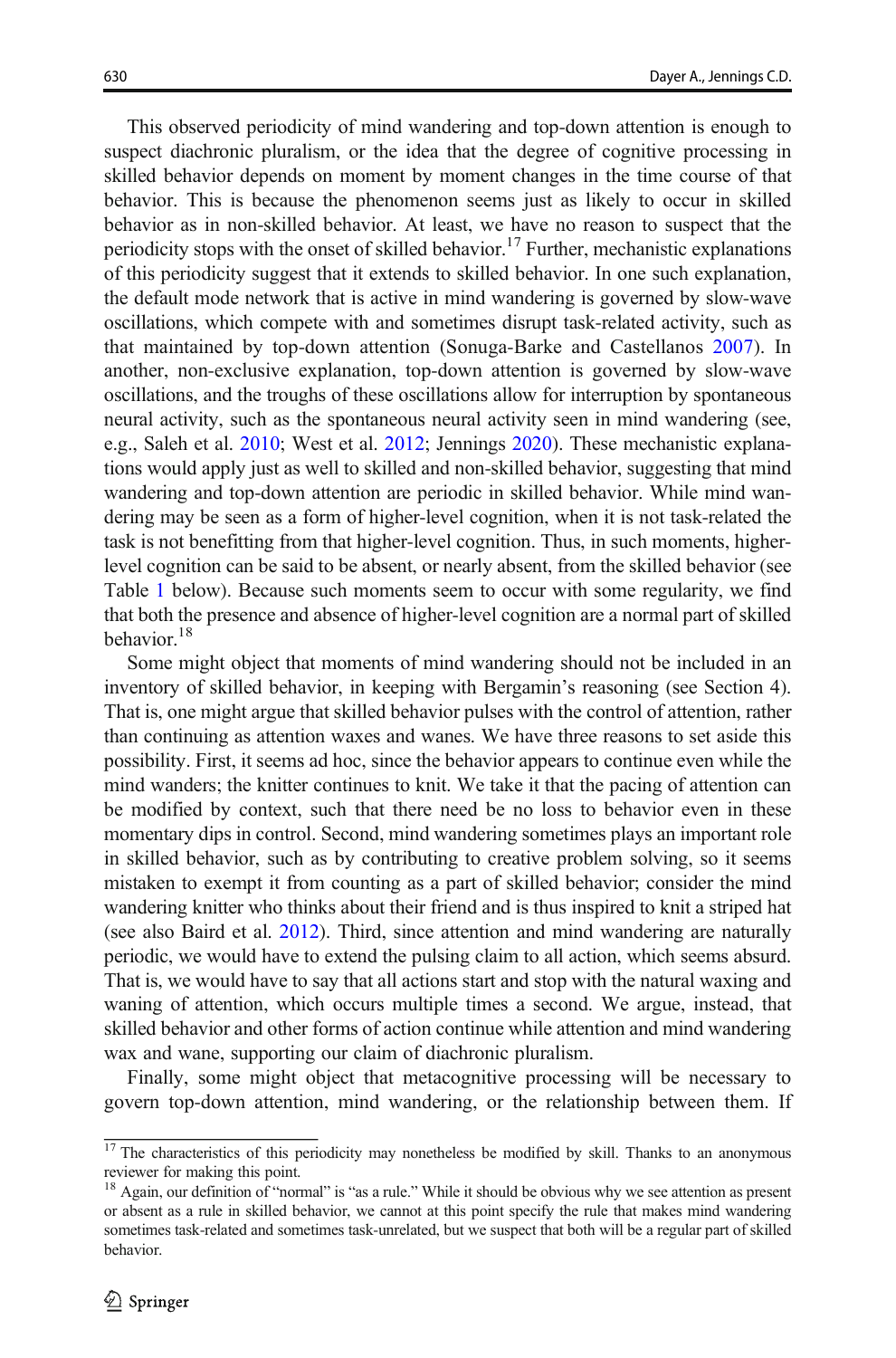<span id="page-16-0"></span>

| <b>Table 1</b> The supposed occurrence of attention and mind wandering for different cases of skilled behavior. The |
|---------------------------------------------------------------------------------------------------------------------|
| novice does not yet have automatized components, whereas the master has automatized all possible basic              |
| actions. The expert is in between, with some automatized components but also a basic action that is not yet         |
| automatized. Thus, attention is beneficial for the basic action but harmful for its components, and nonetheless     |
| periodic. Mind wandering is likewise periodic but beneficial or harmful depending on its content. Mind              |
| wandering is harmful for the novice because they cannot rely on automaticity, yet it is nonetheless periodic.       |
| Given the rarity of true novices and masters in skilled behavior, most instances of skilled behavior will be ones   |
| in which attention, mind wandering, and automaticity are all present as a rule                                      |
|                                                                                                                     |

|                      | Top-down attention   | Mind wandering                                              |
|----------------------|----------------------|-------------------------------------------------------------|
| Novice, basic action | Periodic, beneficial | Periodic, harmful                                           |
| Expert, components   | Rare, harmful        | Periodic, task-related/beneficial or task-unrelated/harmful |
| Expert, basic action | Periodic, beneficial |                                                             |
| Master, basic action | Rare, harmful        | Rare, harmful                                               |

metacognitive processing is required for skilled behavior then cognitive processing would be high even in the case of momentary lapses of attention. Bermúdez argues something like this in a recent paper: "If you are acting skillfully, then you are reflecting, because performing a skilled action requires that throughout performance your attention is structured by a higher-order, performance-related intention" [\(2017\)](#page-21-0). Similarly, Smallwood and Schooler ([2015](#page-22-0)) argue that mind wandering must be monitored and controlled by a metacognitive state since mind wandering increases when task demands are low and decreases when task demands are high.

Against this, we do not think it is necessary to suppose metacognitive support for skilled behavior. Recall that Yamaguchi, et al. claim memory is the source of coordination between the parts or aspects of skilled behavior: "Memory chunking interfaces the higher and lower level processes by associating one higher level unit with several lower level units, making parallel processing of keystrokes possible." This removes the need for metacognitive processing to coordinate vertical layering, since the direct links of association are enough to coordinate the components of basic actions.

We think that horizontal layering is likewise achieved through lower-level mechanisms. The orthogonality of the so-called "task-positive" and "default-mode" networks in the brain, which roughly corresponds to the orthogonality between top-down attention and mind wandering, is such a basic feature of day-to-day cognition that its reduction is implicated in psychosis (Carhart-Harris et al. [2013\)](#page-21-0). We think it unlikely that such a basic feature of day-to-day cognition is continuously maintained by a metacognitive state. At least, we see no reason to presuppose the existence of a higher-order process that maintains the relationship between attention and mind wandering at this stage (see also Fox et al. [2005\)](#page-22-0).

The fact that mind wandering is linked to task demands, as noted by Smallwood and Schooler, might be explained by other factors. One possible factor is the real estate requirements of difficult tasks. That is, a difficult task likely uses more areas (or just more) of the brain than an easy task. Thus, mind wandering is more likely to happen during an easy task, since more of the brain is available to spontaneous cognition. Importantly, this explanation does not require a metacognitive state that monitors the demands of the task.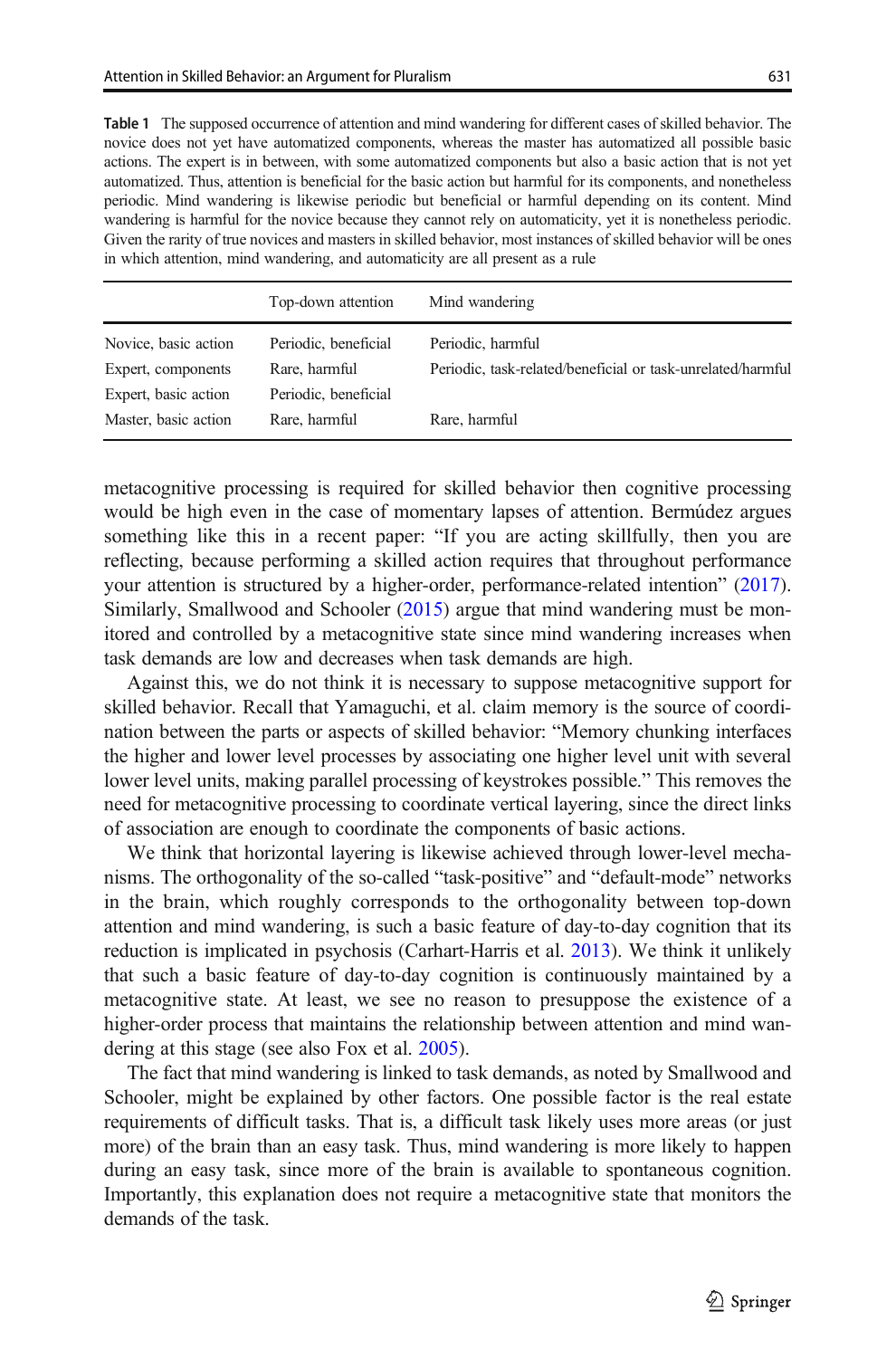In our view, the periodic nature of attention and mind wandering indicates the existence of diachronic pluralism, such that higher-level cognitive processing will normally ebb and flow throughout one's skilled behavior. This view puts pressure on habitualism and intellectualism: it holds that at most levels of skill there will be periodic higher-level cognition, putting pressure on the habitualist, and it holds that there will be periodic absences of higher-level cognition for skilled behavior, which the intellectualist denies. In the next section we review a special case that puts even more pressure on these accounts, since it more clearly demonstrates the features of diachronic pluralism: strategic automaticity.

#### 7 Strategic Automaticity

A special case of diachronic pluralism is that of "strategic automaticity," as described in Jennings [\(2020\)](#page-22-0). The term is used here to describe a situation in which the agent intentionally and strategically embarks on a sequence of automatic behavior. That is, in strategic automaticity the agent may use higher-level cognition to initiate the behavior, but not to perform it. This case is only possible for highly familiar behaviors in highly familiar contexts. Thus, this is a case of skilled behavior that requires higher-level cognition at one point in the time course of that behavior, but not in another.

Strategic automaticity is normally mentioned in terms of what are called "implementation intentions" or "if-then planned behavior," in which one intends to perform a certain behavior if a certain context arises. For example, while knitting the striped hat one might intend to "purl" a row once one has finished knitting a row. Martiny-Huenger et al. ([2015](#page-22-0)) make the case that such behaviors can be automatically initiated, since such initiation is efficient, effortless, and unconscious: "We will argue that humans can willfully exert automatic action control by an anticipatory process of consciously linking a goal-directed response to an anticipated situation (i.e., if-then planning)." In the example above, by setting the intention in advance to do a purl stitch once one reaches the end of a row, the behaviors required to do a purl stitch can be initiated automatically once the knitter perceives they have reached the end of the row.

Related phenomena are described in philosophical analyses of skill. Sutton [\(2007\)](#page-23-0), for example, discusses the role of "instructional nudges" in cricket: "a complex bodily pattern or set of possible movements can be compressed into and partly cued by a phrase or memory or ingrained image, bringing the player back to, rather than away from, the welllearned habits." The idea is that certain phrases or cues are learned by athletes so that later they can use the phrases or cues to activate certain habitual patterns of behavior. Describing the same phenomenon, Buskell [\(2015](#page-21-0)) puts forward the case of "discursive cueing":

"Such cues act as context-sensitive guides, orienting the performer to salient aspects of the environment and of an on-going skilled performance. The important thing to note here is that discursive cuing straddles the automatic/nonautomatic divide. The actual triggering of the discursive cue can be automatic...But such routines function by being conspicuous: the discursive cue causes a focusing of attention because one notices or utters a phrase here, at this time."

Both Sutton and Buskell see this case as one of only partial automaticity. For Sutton, the habitual behavior is intentionally activated. For Buskell, it is automatically activated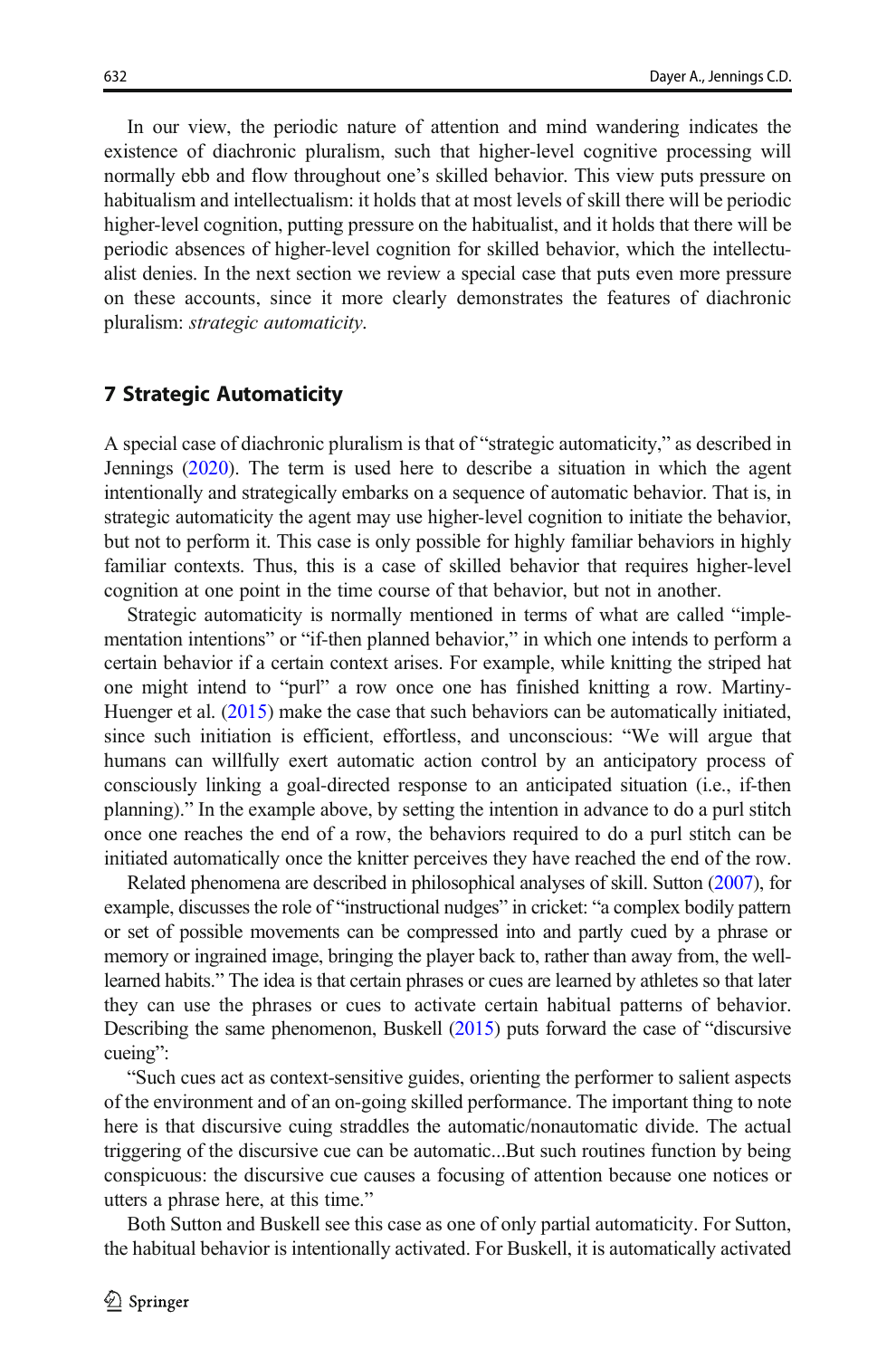but in a way that directs attention. Our own example of strategic automaticity does without these elements, which we find to be consistent with the scientific literature on this case.

First, we do not find it necessary to invoke attention to explain the fact that habitual behavior is contextual. Recall that habitual behavior is thought to be driven by direct links between stimulus and response, or "S-R" associations. It has been demonstrated that S-R associations can be filtered through context, but this "does not depend on attention being directed to the context" (Bouton et al. [2014\)](#page-21-0). Instead, "the context might be part of the stimulus that supports instrumental S-R habits" (Thrailkill and Bouton [2015\)](#page-23-0). It is for this reason that we agree with Fridland [\(2017\)](#page-22-0) that automaticity is distinct from reflex while disagreeing with her that this feature of automaticity requires attention.

Second, we see a role for the automatic initiation of habitual action sequences. Beyond the behavioral evidence, Martiny-Huenger et al. note that the initiation of behaviors caused by implementation intentions is associated with medial, rather than lateral prefrontal cortex: "Gilbert and colleagues found heightened activity in the lateral BA 10 for goal-driven behavior but heightened activity in the medial BA 10 for implementation intention-driven behavior" ([2015](#page-22-0)). In their view, this supports their contention that implementation intentions can lead to the automatic initiation of behavior: "this evidence from cognitive neuroscience fits with the behavioral evidence and the assumptions underlying implementation intentions that if-then planning delegates a person's action control to situational cues" (Martiny-Huenger et al. [2015](#page-22-0)). Given the behavioral and neural evidence they provide, we see no reason to assume that the initiation of behaviors by implementation intentions would need to be intentional. (But note that this point is not a necessary part of our argument that strategic automaticity is possible, since as long as it is possible to strategically initiate an automatic action sequence then we have established diachronic pluralism, even if the initiation itself is not automatic.)

While Martiny-Huenger et al. are careful to distinguish implementation intentions from habitual behaviors, the combination might lead one to argue for skilled behavior in the total absence of higher-level cognition. In this version of strategic automaticity, the skilled behavior is not only automatically initiated, but automatically executed. This is because habitual behaviors are governed by subcortical mechanisms, such as by the striatum: "Multiple lines of evidence have supported the idea that the basal ganglia, specifically the dorsal striatum, mediate the acquisition and expression of S-R habits" (Knowlton and Patterson [2016](#page-22-0)). As mentioned above, goal-directed behaviors are standardly distinguished from habitual behaviors, the latter of which are stimulus-response pairings mediated by context (e.g. Thrailkill and Bouton [2015](#page-23-0)). In contrast, goal-directed behaviors depend on outcome evaluation—an instance of higher-level cognition (e.g. Gremel and Costa [2013\)](#page-22-0). While there is some evidence that medial prefrontal cortex also plays a role in habitual behavior (e.g. Smith et al. [2012\)](#page-23-0), the area of the medial prefrontal cortex that is associated with habitual behavior is distinct from that associated with goaldirected behavior (Killcross and Coutureau [2003](#page-22-0)).

Against this idea that strategic automaticity is a case for skilled behavior in the *total* absence of higher-level cognition, note that the implementation intentions are preceded by earlier intentions that depend on higher-level cognition. That is, even in this extreme case higher-level cognition is present to some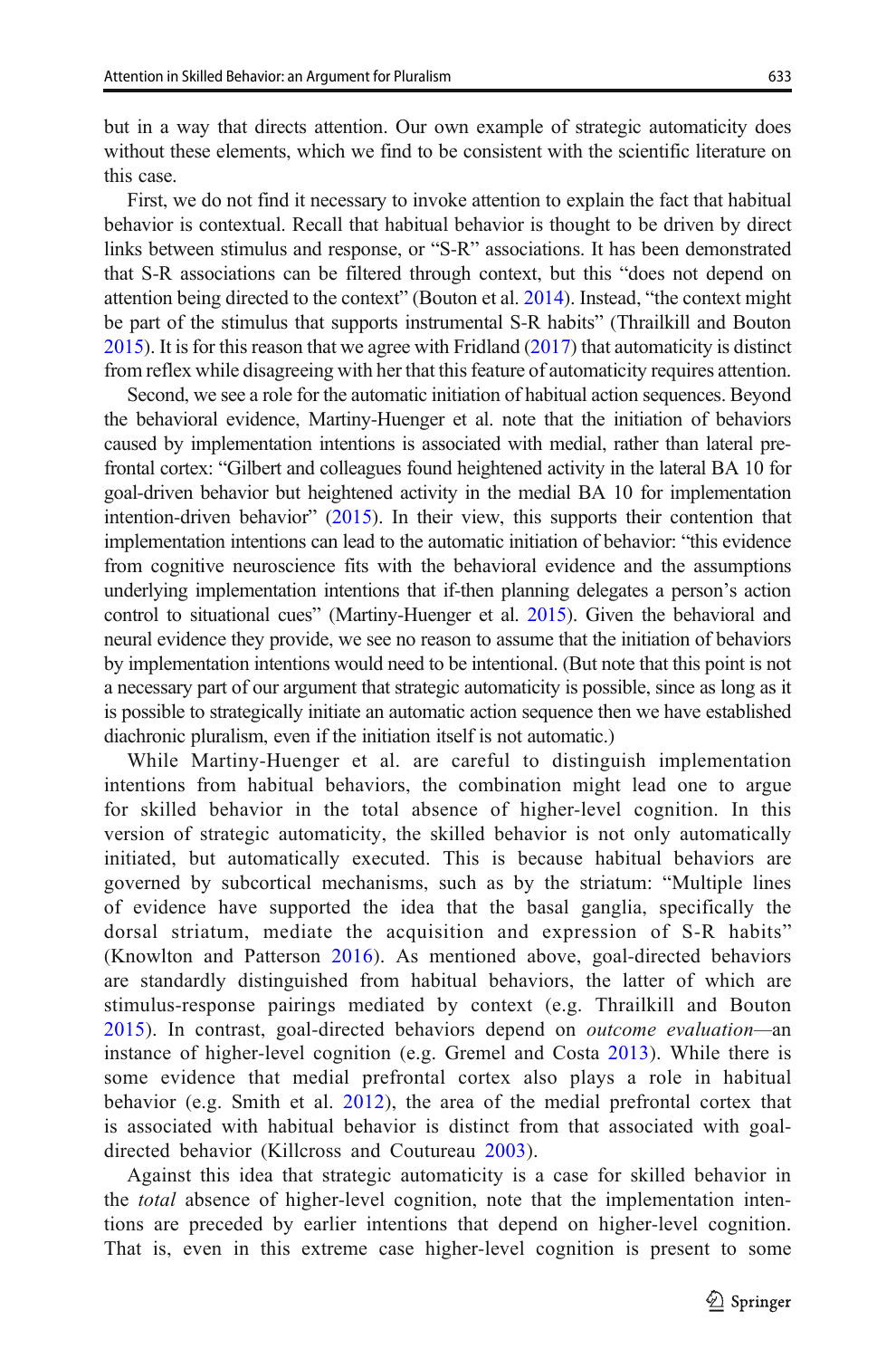degree, albeit at an earlier moment in time. This is what makes the automaticity strategic.<sup>19</sup>

Strategic automaticity is an ideal case of diachronic pluralism because it explicitly combines the features of skilled behavior at issue here. It also accords well with reports from experts. Recall from the introduction that experts often describe what they do as "automatic." Yet, in all of the cases mentioned, the automaticity is described as strategic and intentional. One reason that experts may sometimes favor strategic automaticity is to avoid choking under pressure, mentioned above: performing a familiar behavior automatically helps to prevent interruption of that behavior by other cognitive processing. Chaffin and Logan [\(2006\)](#page-21-0) describe this issue for classicallytrained musicians: "For memory to work reliably under the pressures of the concert stage, the performance must be practiced until it is thoroughly automatic." But even if the skill is automatically executed, it depends on an earlier moment of non-automatic cognitive processing, supporting the claim of diachronic pluralism.

Strategic automaticity is facilitated by chunking, described above. One way of thinking about chunking is that the cognitive processing for these behaviors is simply done in advance, at the beginning of the action sequence (e.g. Dezfouli and Balleine [2013\)](#page-21-0). This is consistent with the finding that chunked sequences differ from nonchunked sequences in having a time lag before the first behavior in the sequence (e.g. Santos and Badre [1994](#page-22-0)). In this account, it would be appropriate to include the full time window, from planning to execution, in an analysis of whether or not the behavior requires higher-level cognition, since the cognitive processing has apparently been redistributed over that window.

Against this account, not only is the standardly observed time lag for chunked sequences shorter than one would expect on this account, some have found evidence that the time lag may not occur at all in those who are highly skilled. As described in Thompson et al. [\(2017\)](#page-23-0):

"Athletes with medals in national or international competition showed no relationship between premotor time...and sequence complexity, while sub-elite athletes with a comparable number of years of experience were slightly faster preparing for a single kick than for kick sequences of length 3 or 6 (Chen et al., [2015\)](#page-21-0). Our results appear to be another example of weakening relationships between response time and Action-Count."

Thus, it doesn't appear to be the case that the cognitive processing is simply redistributed over a longer time period, but that cognitive processing requirements are reduced for at least some parts of the time window. This fits the account of increasing automaticity described in earlier sections. Further, the familiarity that allows for chunking comes along with other changes in skill execution that put pressure on the redistribution account. These changes, which we briefly reviewed above, encourage an interpretation of strategic automaticity in which higher-level cognition is not required to execute the skilled behavior, even if it is required to initiate it.

Thus, strategic automaticity challenges the intellectualist idea that higher-level cognition is always present in skilled behavior to some degree. But it also puts pressure on the habitualist idea that peak performance is always automatic, absent of higher-

 $\frac{19}{19}$  Yet, as an anonymous reviewer notes, this may be much earlier than the implementation of the behaviors. It is our current view that even in the case of a long temporal gap between the planning and the initiation of these behaviors, it makes sense to include the planning phase as part of the behavior in question.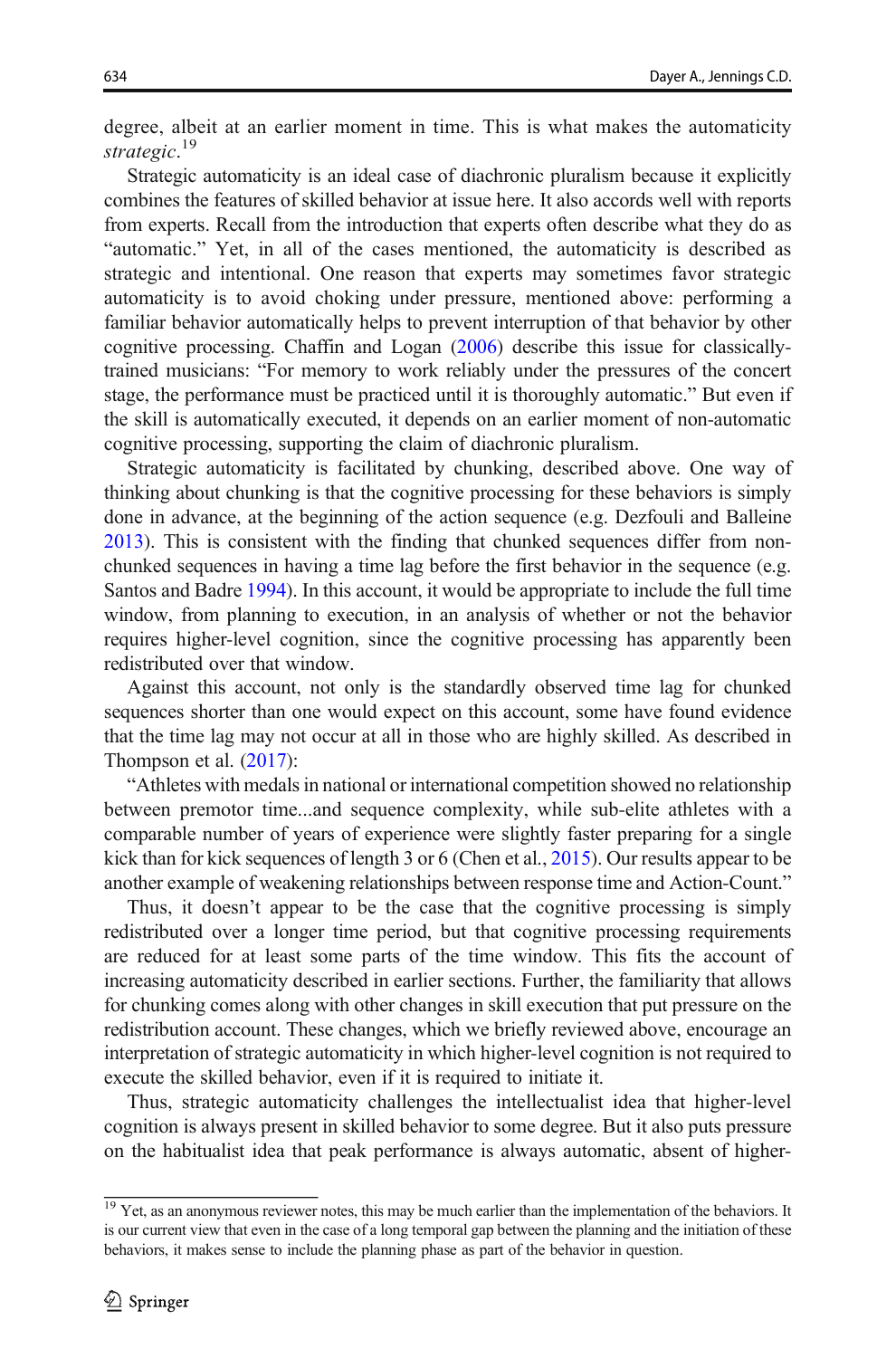<span id="page-20-0"></span>level cognition. Instead, strategic automaticity is a case in which peak performance is at some point initiated by higher-level cognition but is ultimately executed automatically: a form of diachronic pluralism.

### 8 Conclusion

We have considered three varieties of pluralism with respect to skilled behavior: level pluralism, synchronic pluralism, and diachronic pluralism. All three are compatible with the empirical evidence on skill acquisition and skilled behavior. In the case of level pluralism, one becomes less reliant on higher-level cognition for skilled behavior as one gains mastery over that skill. Yet, evidence on mind wandering suggests that forms of higher-level cognition may nonetheless occur alongside skilled behavior, sometimes even contributing to the skilled behavior. In the case of synchronic pluralism, some aspects of a skill may unfold automatically whereas other aspects may require higher-level cognition. We used evidence on attention, and especially the distinction between proximal and distal focus of attention, to illustrate this idea. Finally, in the case of diachronic pluralism, we demonstrated that higher-level cognition naturally waxes and wanes, leaving moments in the time course of skilled behavior in which one is performing automatically even for demanding tasks. We combined evidence on attention and mind wandering to make this point.

We find that these cases challenge intellectualism and habitualism, taken alone. We suggest in their place a pluralist account, in which automaticity and higher-level cognition are woven together to facilitate skilled behavior. Some moments of skilled behavior may be fully automatic, and absent of higher-level cognition, whereas other moments of skilled behavior demand significant cognitive resources. Recall Montero's appeal to inconsistencies in first-person reports on skilled behavior: we think this is further evidence for pluralism. Experts sometimes claim to be performing automatically, but even in that case we find the strategic nature of their automaticity to require some distance from habitualism.

Acknowledgements Thanks to the Philosophy Lab at UC Merced, the anonymous reviewers, Aunt Jill for being a knitting inspiration, and participants at the Central Valley Philosophical Association, Southern Society for Philosophy and Psychology, and the Undergraduate Cognitive Science Conference for helpful guidance and feedback on the paper.

Open Access This article is licensed under a Creative Commons Attribution 4.0 International License, which permits use, sharing, adaptation, distribution and reproduction in any medium or format, as long as you give appropriate credit to the original author(s) and the source, provide a link to the Creative Commons licence, and indicate if changes were made. The images or other third party material in this article are included in the article's Creative Commons licence, unless indicated otherwise in a credit line to the material. If material is not included in the article's Creative Commons licence and your intended use is not permitted by statutory regulation or exceeds the permitted use, you will need to obtain permission directly from the copyright holder. To view a copy of this licence, visit <http://creativecommons.org/licenses/by/4.0/>.

### References

Anderson, J.R. 1982. Acquisition of cognitive skill. Psychological Review 89 (4): 369–406. Anderson, R., S.J. Hanrahan, and C.J. Mallett. 2014. Investigating the optimal psychological state for peak performance in Australian elite athletes. Journal of Applied Sport Psychology 26 (3): 318–333.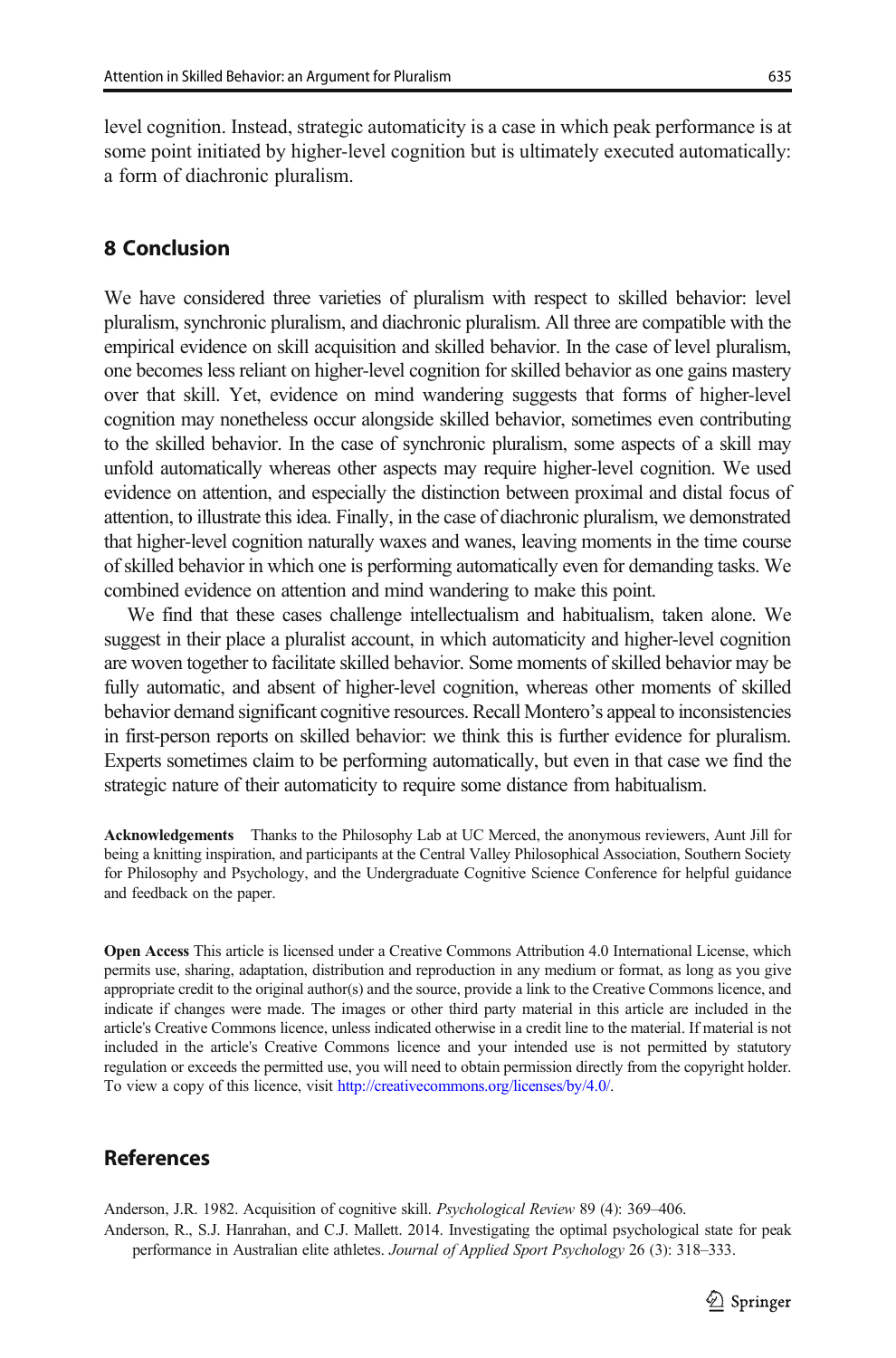- <span id="page-21-0"></span>Automaticity. Oxford Reference. Retrieved 16 Apr. 2020, from [https://www.oxfordreference.com/view/10.](https://www.oxfordreference.com/view/10.1093/oi/authority.20110803095436124) [1093/oi/authority.20110803095436124.](https://www.oxfordreference.com/view/10.1093/oi/authority.20110803095436124)
- Baird, B., J. Smallwood, M.D. Mrazek, J.W. Kam, M.S. Franklin, and J.W. Schooler. 2012. Inspired by distraction: Mind wandering facilitates creative incubation. *Psychological Science* 23 (10): 1117–1122.
- Balleine, B.W., and A. Dezfouli. 2019. Hierarchical action control: Adaptive collaboration between actions and habits. Frontiers in Psychology 10: 2735.
- Banks, S. D. (2015). Distal and proximal attentional focus effects on the performance of closed and open continuous motor skills (unpublished doctoral dissertation). University of Edinburgh.
- Beilock, S.L., and T.H. Carr. 2001. On the fragility of skilled performance: What governs choking under pressure? Journal of Experimental Psychology: General 130 (4): 701.
- Beilock, S.L., and R. Gray. 2007. Why do athletes choke under pressure? In Handbook of sport psychology, ed. G. Tenenbaum and R.C. Eklund, 425–444. Inc: John Wiley & Sons.
- Beilock, S.L., T.H. Carr, C. MacMahon, and J.L. Starkes. 2002. When paying attention becomes counterproductive: Impact of divided versus skill-focused attention on novice and experienced performance of sensorimotor skills. Journal of Experimental Psychology. Applied 8 (1): 6.
- Bergamin, J.A. 2017. Being-in-the-flow: Expert coping as beyond both thought and automaticity. Phenomenology and the Cognitive Sciences 16 (3): 403–424.
- Bermúdez, J.P. 2017. Do we reflect while performing skillful actions? Automaticity, control, and the perils of distraction. Philosophical Psychology 30 (7): 896–924.
- Bouton, M.E., T.P. Todd, and S.P. León. 2014. Contextual control of discriminated operant behavior. Journal of Experimental Psychology Animal learning and Cognition 40 (1): 92–105. [https://doi.org/10.1037/](https://doi.org/10.1037/xan0000002) [xan0000002](https://doi.org/10.1037/xan0000002).
- Buskell, A. 2015. How to be skilful: Opportunistic robustness and normative sensitivity. Synthese 192 (5): 1445–1466.
- Caiani, S.Z., and G. Ferretti. 2017. Semantic and pragmatic integration in vision for action. Consciousness and Cognition 48: 40–54.
- Carhart-Harris, R.L., R. Leech, D. Erritzoe, T.M. Williams, J.M. Stone, J. Evans, D.J. Sharp, A. Feilding, R.G. Wise, and D.J. Nutt. 2013. Functional connectivity measures after psilocybin inform a novel hypothesis of early psychosis. Schizophrenia Bulletin 39 (6): 1343–1351.
- Chaffin, R., and T. Logan. 2006. Practicing perfection: How concert soloists prepare for performance. Advances in Cognitive Psychology 2 (2–3): 113–130.
- Chang, Y. 2014. Reorganization and plastic changes of the human brain associated with skill learning and expertise. Frontiers in Human Neuroscience 8: 35.
- Chen, C.Y., I. Jing Dai, F. Chen, K.M. Chou, and C.K. Chang. 2015. Reliability and validity of a dual-task test for skill proficiency in roundhouse kicks in elite taekwondo athletes. Open access Journal of Sports Medicine 6: 181.
- Choi, H., L.H. Chang, K. Shibata, Y. Sasaki, and T. Watanabe. 2012. Resetting capacity limitations revealed by long-lasting elimination of attentional blink through training. Proceedings of the National Academy of Sciences 109 (30): 12242–12247.
- Christensen, W., J. Sutton, and D.J. McIlwain. 2016. Cognition in skilled action: Meshed control and the varieties of skill experience. Mind & Language 31 (1): 37–66.
- Christoff, K., A.M. Gordon, J. Smallwood, R. Smith, and J.W. Schooler. 2009. Experience sampling during fMRI reveals default network and executive system contributions to mind wandering. Proceedings of the National Academy of Sciences 106 (21): 8719–8724.
- Christoff, K., Z.C. Irving, K.C. Fox, R.N. Spreng, and J.R. Andrews-Hanna. 2016. Mind-wandering as spontaneous thought: A dynamic framework. Nature Reviews Neuroscience 17 (11): 718–731.
- Chun, M.M., J.D. Golomb, and N.B. Turk-Browne. 2011. A taxonomy of external and internal attention. Annual Review of Psychology 62: 73–101.
- Csikszentmihalyi, M. 1997. Flow and the psychology of discovery and invention. New York: Harper Perennial.
- DeCaro, M.S., R.D. Thomas, N.B. Albert, and S.L. Beilock. 2011. Choking under pressure: Multiple routes to skill failure. Journal of Experimental Psychology: General 140 (3): 390–406.
- Dezfouli, A., and B.W. Balleine. 2013. Actions, action sequences and habits: Evidence that goal-directed and habitual action control are hierarchically organized. PLoS Computational Biology 9 (12): e1003364.
- Dreyfus, H.L. 2007. The return of the myth of the mental. Inquiry 50 (4): 352–365.
- Dreyfus, S. E., & Dreyfus, H. L. (1980). A five-stage model of the mental activities involved in directed skill acquisition (no. ORC-80-2). California Univ Berkeley Operations Research Center.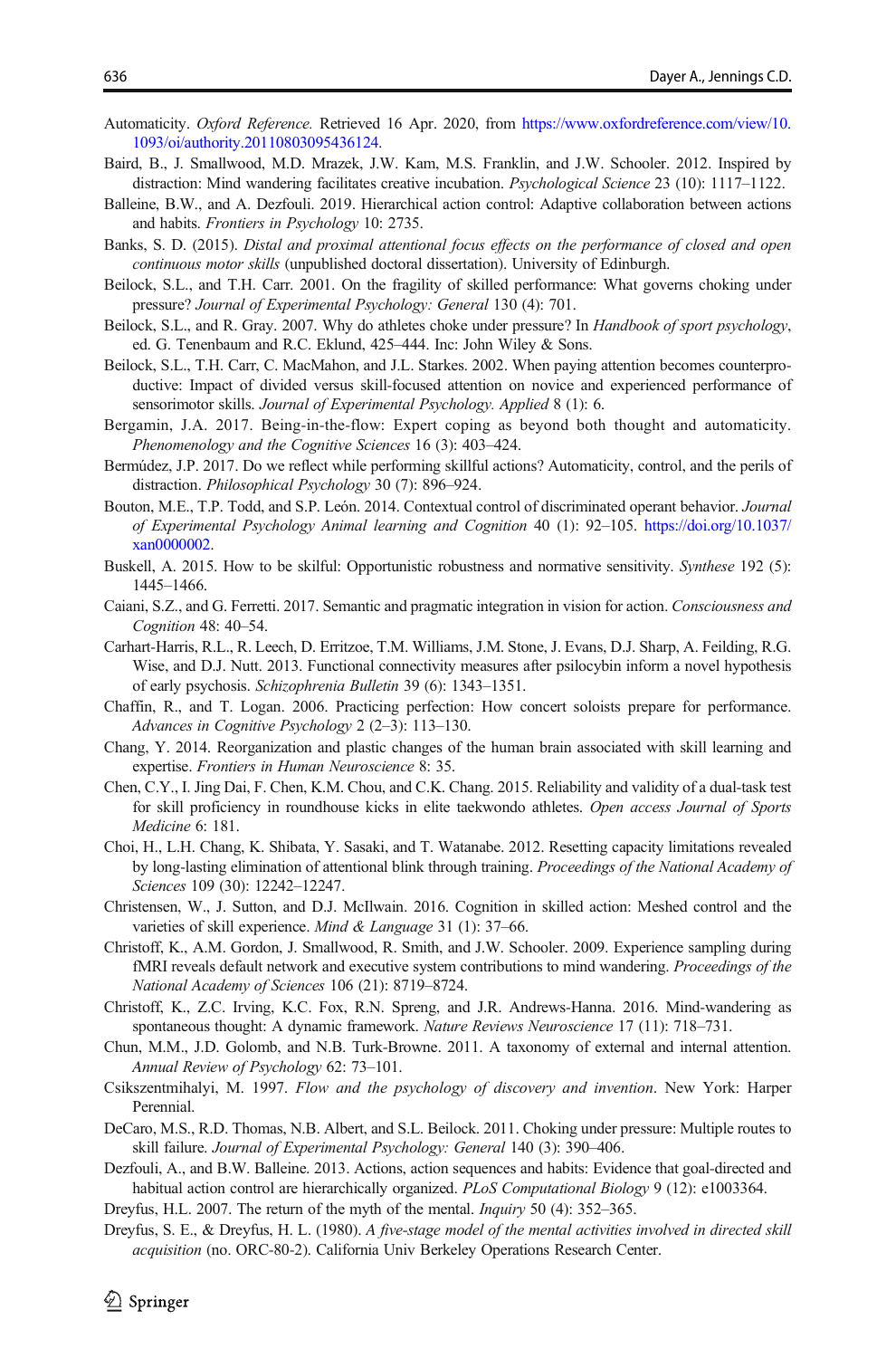- <span id="page-22-0"></span>Fox, M.D., A.Z. Snyder, J.L. Vincent, M. Corbetta, D.C. Van Essen, and M.E. Raichle. 2005. The human brain is intrinsically organized into dynamic, anticorrelated functional networks. Proceedings of the National Academy of Sciences 102 (27): 9673–9678.
- Fridland, E. 2017. Skill and motor control: Intelligence all the way down. *Philosophical Studies* 174 (6): 1539–1560.

Gibson, J.J. 2014. The ecological approach to visual perception: Classic edition. Psychology Press.

- Gonçalves, Ó.F., G. Rêgo, T. Conde, J. Leite, S. Carvalho, O.M. Lapenta, and P.S. Boggio. 2018. Mind wandering and task-focused attention: ERP correlates. Scientific Reports 8 (1): 1–14.
- Gremel, C.M., and R.M. Costa. 2013. Orbitofrontal and striatal circuits dynamically encode the shift between goal-directed and habitual actions. Nature Communications 4: 2264.
- Høffding, S. 2014. What is skilled coping?: Experts on expertise. Journal of Consciousness Studies 21 (9-10): 49-73.
- Irving, Z.C. 2016. Mind-wandering is unguided attention: Accounting for the "purposeful" wanderer. Philosophical Studies 173 (2): 547–571.
- Jennings, C.D. 2012. The subject of attention. Synthese 189 (3): 535–554.
- Jennings, Carolyn Dicey. 2015. Consciousness without attention. Journal of the American Philosophical Association 1 (2): 276–295.
- Jennings, C.D. 2020. The attending mind. Cambridge University Press.
- Kam, J.W., E. Dao, P. Blinn, O.E. Krigolson, L.A. Boyd, and T.C. Handy. 2012. Mind wandering and motor control: Off-task thinking disrupts the online adjustment of behavior. Frontiers in Human Neuroscience 6: 329.
- Kearney, P.E. 2015. A distal focus of attention leads to superior performance on a golf putting task. International Journal of Sport and Exercise Psychology 13 (4): 371–381.
- Killcross, S., and E. Coutureau. 2003. Coordination of actions and habits in the medial prefrontal cortex of rats. Cerebral Cortex 13 (4): 400–408.
- Killingsworth, M.A., and D.T. Gilbert. 2010. A wandering mind is an unhappy mind. Science 330 (6006): 932–932.
- Knowlton, B.J., and T.K. Patterson. 2016. Habit Formation and the Striatum. In Habit formation and the striatum, In Behavioral neuroscience of learning and memory (pp. 275–295). Cham: Springer.

Krakauer, J.W. 2019. The intelligent reflex. Philosophical Psychology 32 (5): 822–830.

- Levy, Neil. 2017. Embodied savoir-faire: Knowledge-how requires motor representations. Synthese 194 (2): 511–530.
- Martiny-Huenger, T., S.E. Martiny, and P.M. Gollwitzer. 2015. Action control by if-then planning. The Sense of Agency: 63–94.
- McKay, B., and G. Wulf. 2012. A distal external focus enhances novice dart throwing performance. International Journal of Sport and Exercise Psychology 10 (2): 149–156.
- Mediocre AB. (2014). Smash Hit [mobile phone game].
- Miller, E.K., and J.D. Wallis. 2009. Executive function and higher-order cognition: Definition and neural substrates. Encyclopedia of Neuroscience 4 (99–104).
- Montero, B. 2010. Does bodily awareness interfere with highly skilled movement? Inquiry 53 (2): 105-122.

Montero, B.G. 2016. Thought in action: Expertise and the conscious mind. Oxford University Press.

- Morsella, E., A. Ben-Zeev, M. Lanska, and J.A. Bargh. 2010. The spontaneous thoughts of the night: How future tasks breed intrusive cognitions. Social Cognition 28 (5): 641–650.
- Mylopoulos, M., and E. Pacherie. 2017. Intentions and motor representations: The interface challenge. Review of Philosophy and Psychology 8 (2): 317–336.
- Nieuwenstein, M.R., M.C. Potter, and J. Theeuwes. 2009. Unmasking the attentional blink. Journal of Experimental Psychology: Human Perception and Performance 35 (1): 159–169.
- Oei, A.C., and M.D. Patterson. 2015. Enhancing perceptual and attentional skills requires common demands between the action video games and transfer tasks. Frontiers in Psychology 6: 113.
- Papineau, D. 2015. Choking and the yips. *Phenomenology and the Cognitive Sciences* 14 (2): 295–308.
- Preiss, D.D., D. Cosmelli, V. Grau, and D. Ortiz. 2016. Examining the influence of mind wandering and metacognition on creativity in university and vocational students. Learning and Individual Differences 51: 417–426.
- Saleh, M., J. Reimer, R. Penn, C.L. Ojakangas, and N.G. Hatsopoulos. 2010. Fast and slow oscillations in human primary motor cortex predict oncoming behaviorally relevant cues. Neuron 65 (4): 461–471.
- Santos, P. J., & Badre, A. N. (1994). Automatic chunk detection in human-computer interaction. In Proceedings of the Workshop on Advanced Visual Interfaces (pp. 69-77). ACM.
- Schneider, W., and R.M. Shiffrin. 1977. Controlled and automatic human information processing: I. detection, search, and attention. *Psychological review 84* (1): 1.
- Smallwood, J., and J.W. Schooler. 2015. The science of mind wandering: Empirically navigating the stream of consciousness. Annual Review of Psychology 66: 487–518.